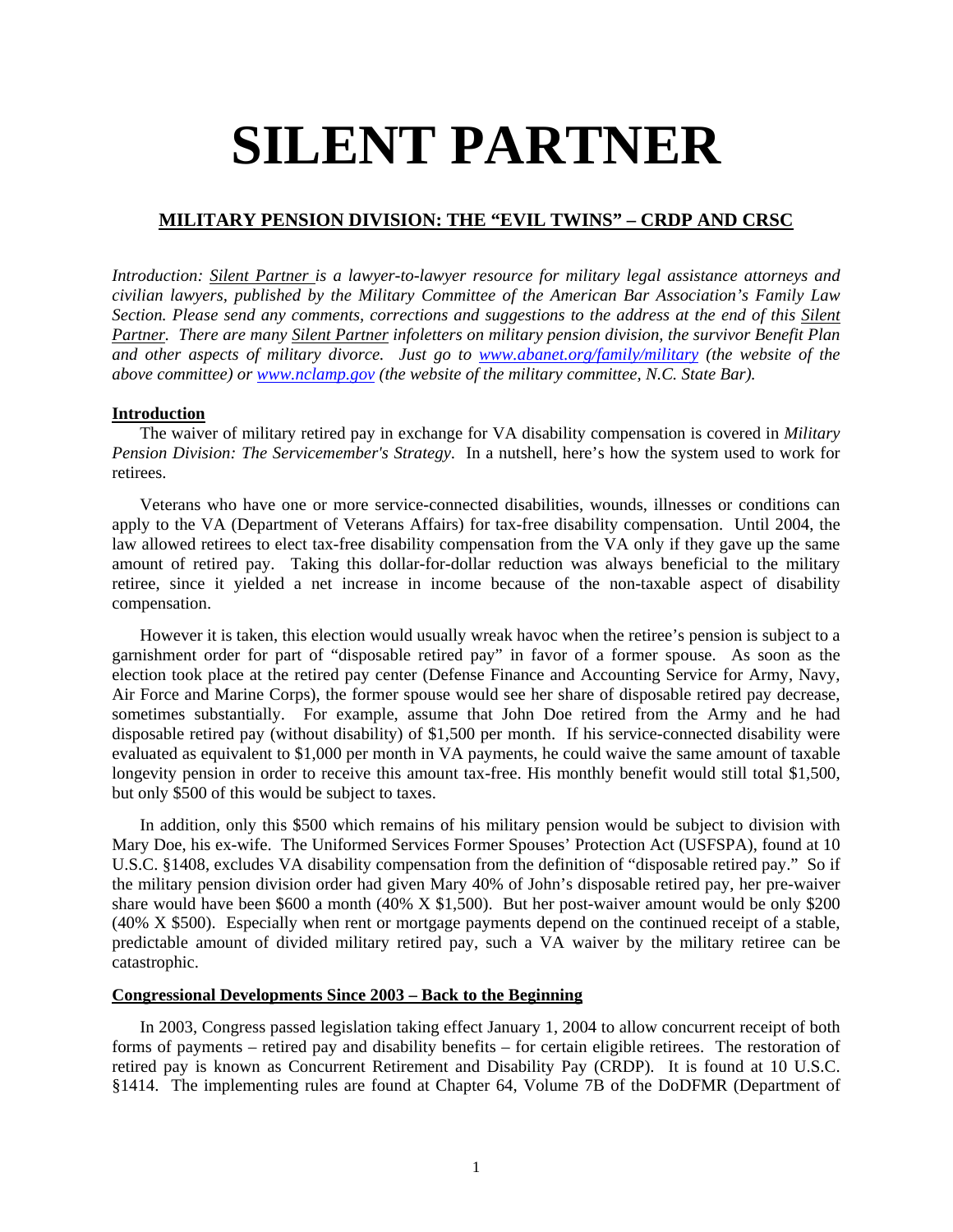Defense Financial Management Regulation). The Coast Guard, which is also subject to USFSPA for pension division, usually uses the DFAS rules in dividing pensions.

Also beginning in 2003, Congress made a new form of special compensation available to a limited number of retirees. The benefits and definitions were expanded substantially in 2004. Called Combat-Related Special Compensation (CRSC), these payments may now, under the 2004 revised rules, be made to those retirees with a disability of at least 10% directly related to the award of the Purple Heart decoration, or else a combat-related disability rated at least 10% (such as hazardous duty or training for combat). CRSC is found at 10 U.S.C. §1413a, and the CRSC rules are in Chapter 63, Volume 7B of the DoDFMR.

Both of these affect the division of military retired pay. Both are complex and misunderstood – if not unknown – by civilian practitioners as well as many judge advocates. Let's see how they work.

### **CRDP Explained**

For those who have at least 20 years of qualifying military service and a VA disability rating of at least 50%, CRDP means that full retired pay accompanies full VA payments. There is no reduction for VA payments (although there was initially a ten-year phased elimination of the VA offset, ending 12/31/2013). Put in positive terms, this means that the retiree will get every dollar of retired pay that was formerly waived for VA disability compensation. The disability does *not* have to be combat-related. CRDP is the return of waived pension payments, so it has the attributes of those pension payments. It is taxable compensation. It also is divisible with a former spouse under a military pension division order.

# **Verifying Receipt of CRDP**

How will you know if John Doe is getting CRDP? Since John is an Army retiree, his retired pay statement is from DFAS. Just read the comment at the "MESSAGE SECTION" on page 2 of his Retiree Account Statement (RAS), Form DFAS-CL 7220/148 (see ATCH 1 at the end of this Silent Partner for an example). It will look like this:

# **MESSAGE SECTION**

BASED ON INFORMATION RECEIVED FROM THE VA, YOUR CRDP AMOUNT IS \$

The RAS is posted at a secure website for uniformed services retirees (the website is https://mypay.dfas.mil for those paid through DFAS) each month. If the retiree will not voluntarily produce the RAS, counsel may resort to formal discovery procedures if the matter is in litigation. DFAS will honor a request for documents so long as it is in the form of a court order or a subpoena signed by a judge. Send the order or subpoena, with the individual's full name and Social Security Number (SSN), to:

Defense Finance and Accounting Service DFAS- Cleveland Center Records Retrieval (Code HAC) 1240 East  $9<sup>th</sup>$  Street, Room 2679 Cleveland, OH 44199-2055 Fax 216-522-6530

There is no requirement that the subpoena or order be sent by certified mail, although that is recommended. An example of the RAS extract is at ATCH 2.

# **Don't Take "NO" for an Answer**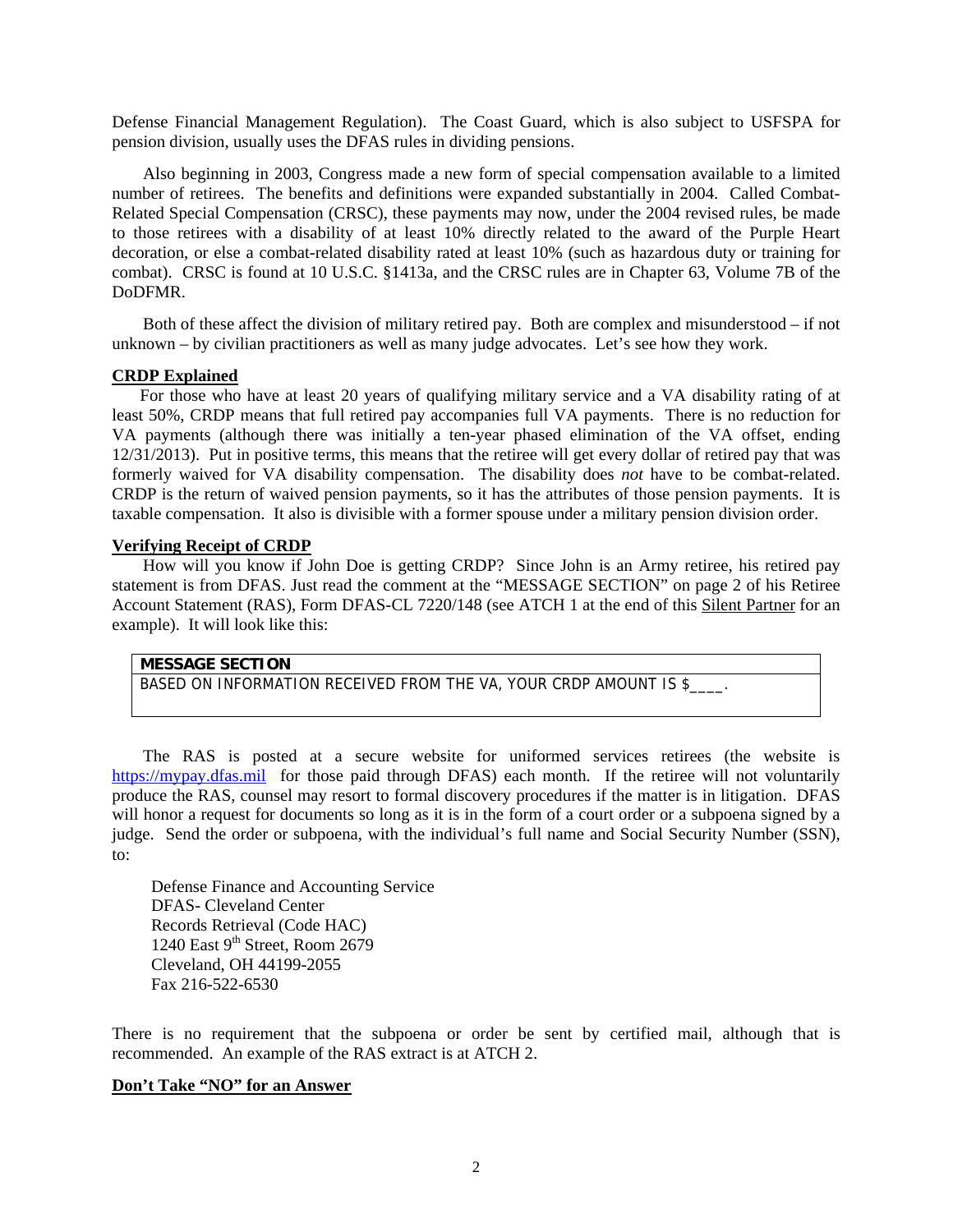Sometimes the attorney for the retiree will disavow any knowledge of the existence of an RAS, or the retiree will claim that it was lost, misplaced, or "floated away in that big flood last month." As noted above, all Defense Department retirees are eligible for a free "**myPay**" account at the DFAS website (https://mypay.dfas.mil). There is a link to "myPay" right on the initial webpage of DFAS, www.dfas.mil with instructions on how to create an account. Once the account is set up, all John Doe needs to do to obtain his current RAS is to enter his "LogIn ID" and password, go to the screen marked "Your Military Retiree Pay Account," and select "Retiree Account Statement (RAS)." The late Mike McCarthy of Phoenix, a retired Air Force Reserve brigadier general, used to brag that he could usually get a court to order both attorneys and the retiree to use a computer *right there in the courtroom* to access the current or past RAS from the **myPay** website.

#### **When in Doubt, ASK!**

Another method of finding out the retiree's deductions is to ask DFAS. A little-known notice in the Federal Register makes this possible. Effective July 13, 2000, DFAS announced at 65 FR 43298 that it would disclose this information to a former spouse (FS):

*In addition to those disclosures generally permitted under 5 U.S.C. 552a(b) of the Privacy Act, these records or information contained therein may specifically be disclosed outside the DoD as a routine use pursuant to 5 U.S.C. 552a(b)(3) as follows:* 

*To former spouses, who receive payments under 10 U.S.C. 1408, for purposes of providing information on how their payment was calculated to include what items were deducted from the member's gross pay and the dollar amount for each deduction.* 

While it may be difficult to obtain sometimes if the person at DFAS responding to the written request is a "new hire" who doesn't know about this rule, diligence and courtesy will get the former spouse through to someone in authority who will be able to assist. Be sure to include in the written request from the FS full identifying information on the retiree (name and SSN), the SSN for the former spouse and – if appropriate – an authorization for DFAS to provide the information to the attorney for the FS. The request might look like this:

*Defense Finance and Accounting Service DFAS- Cleveland Center Records Retrieval (Code HAC) 1240 East 9th Street, Room 2679 Cleveland, OH 44199-2055 Fax 216-522-6530* 

*Pursuant to the Privacy Act Routine Use set out at 65 Fed Register 43298, I hereby request that you provide to me information on the current gross retired pay, current deductions and dollar amount for each deduction used in calculating my share of the pension in regard to my former husband, John Q. Doe, SSN 987-77-6543. My former spouse payments were calculated under 10 USC 1408. [OPTIONAL: I authorize you to provide this information to my attorney, Lucinda Lopez, Lopez and Pasquale, LLP, 123 Green Street, Apex, NC 27566]* 

 $\frac{1}{s}$ *Mary P. Doe SSN 234-56-7899*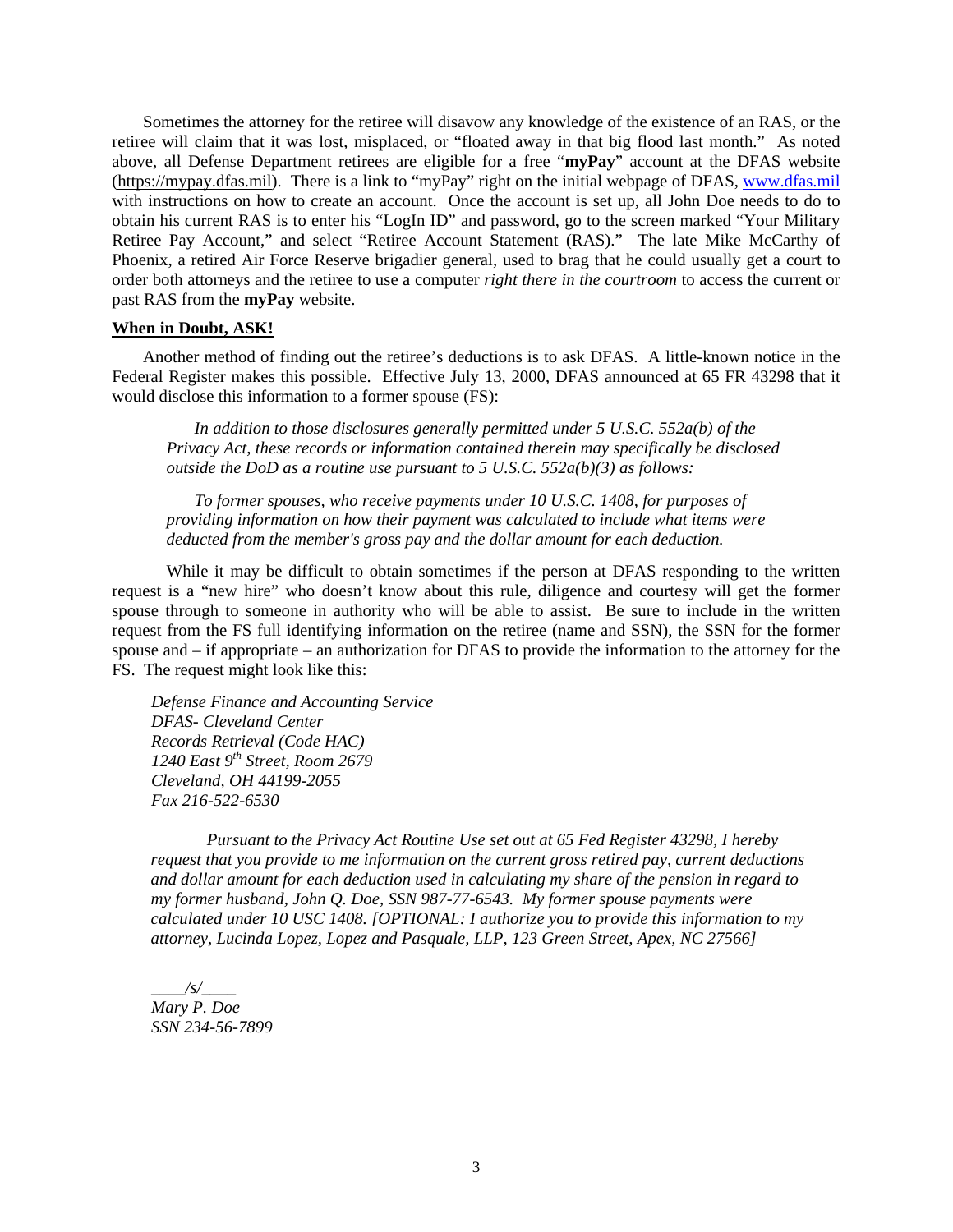The response time may be several weeks or longer. To check on the status of a request, call 216-522- 5046 and be sure to have the retiree's SSN available. The expected answer, when it arrives, will usually look like the letter at ATCH 3 at the end of this Silent Partner.

#### **CRDP Rules for the Disability Retiree**

Those who are retired for disability (Chapter 61 of Title 10, U.S. Code) may be entitled to CRDP if they have at least 20 years of service qualifying for regular or Guard/Reserve retirement. CRDP cannot exceed the amount of retired pay to which the individual would have been entitled if he had retired based upon years of service (i.e., longevity retirement). Additionally, any disability retired pay that is in excess of retired pay to which John Doe would be entitled for longevity retired pay remains subject to the VA offset and may not be restored under the CRDP program.  $10$  U.S.C. §1414(b)(1).<sup>1</sup>

# **A Few More Rules**

Mary Doe, the former spouse, should have been receiving payments of pension division from the retired pay center (in this case DFAS), since her ex-husband's disability rating was less than 100% and he was still receiving *some* retired pay. In this situation, no new application is needed since her pension division order is "in the system" at DFAS. She should begin receiving increased pension payments from DFAS due to the increased pension that John Doe is now receiving. A new application for garnishment of retired pay (with DFAS, this is DD Form 2293) will be needed if Mary had been receiving *nothing*  since the VA disability pay wiped out completely the retired pay.

Garnishment for pension division through the retired pay center is only for current pension payments. There is no authority for DFAS to garnish for pension division arrears.

CRDP goes a long way toward fixing the unfairness of unilateral changes in military pension division orders by retirees who, after the divorce, obtain VA disability compensation and thus reduce the share of the former spouse. It will not, however, eliminate the problem entirely. Since it exempts those individuals whose disability rating is less than 50%, the problem will remain to some extent and may be addressed by means of the other tools and options covered in *Military Pension Division: The Spouse's Strategy*.

# **CRSC Explained**

 $\overline{a}$ 

Combat-Related Special Compensation (CRSC) is a benefit provided by Congress for those who have a combat-related disability of at least 10% under certain conditions. A disability is considered to be combat-related under 10 U.S.C. §1413a (e) if it –

- **(1)** is attributable to an injury for which the member was awarded the Purple Heart; or
- **(2)** was incurred (as determined under criteria prescribed by the Secretary of Defense)—
	- **(A)** as a direct result of armed conflict; or
	- **(B)** while engaged in hazardous service; or
	- **(C)** in the performance of duty under conditions simulating war; or
	- **(D)** through an instrumentality of war.

These qualifications include, by way of example, injury or illness resulting from actual combat, simulations of war (e.g., gas mask training, field training exercises, direct-fire training and "confidence courses"), hazardous duty (e.g., diving or parachuting), and instrumentalities of war (e.g., tanks, artillery,

<sup>&</sup>lt;sup>1</sup> For a detailed explanation of the complex rules regarding CRDP and CRSC for the disability retiree, see Charles A. Henning, "Concurrent Receipt: Background and Issues for Congress," Congressional Research Service (2009) (#7-5700). This pamphles can be located on the Internet by inserting into any search engine: "Congressional Research Service" and either "7-5700" or the publication's title.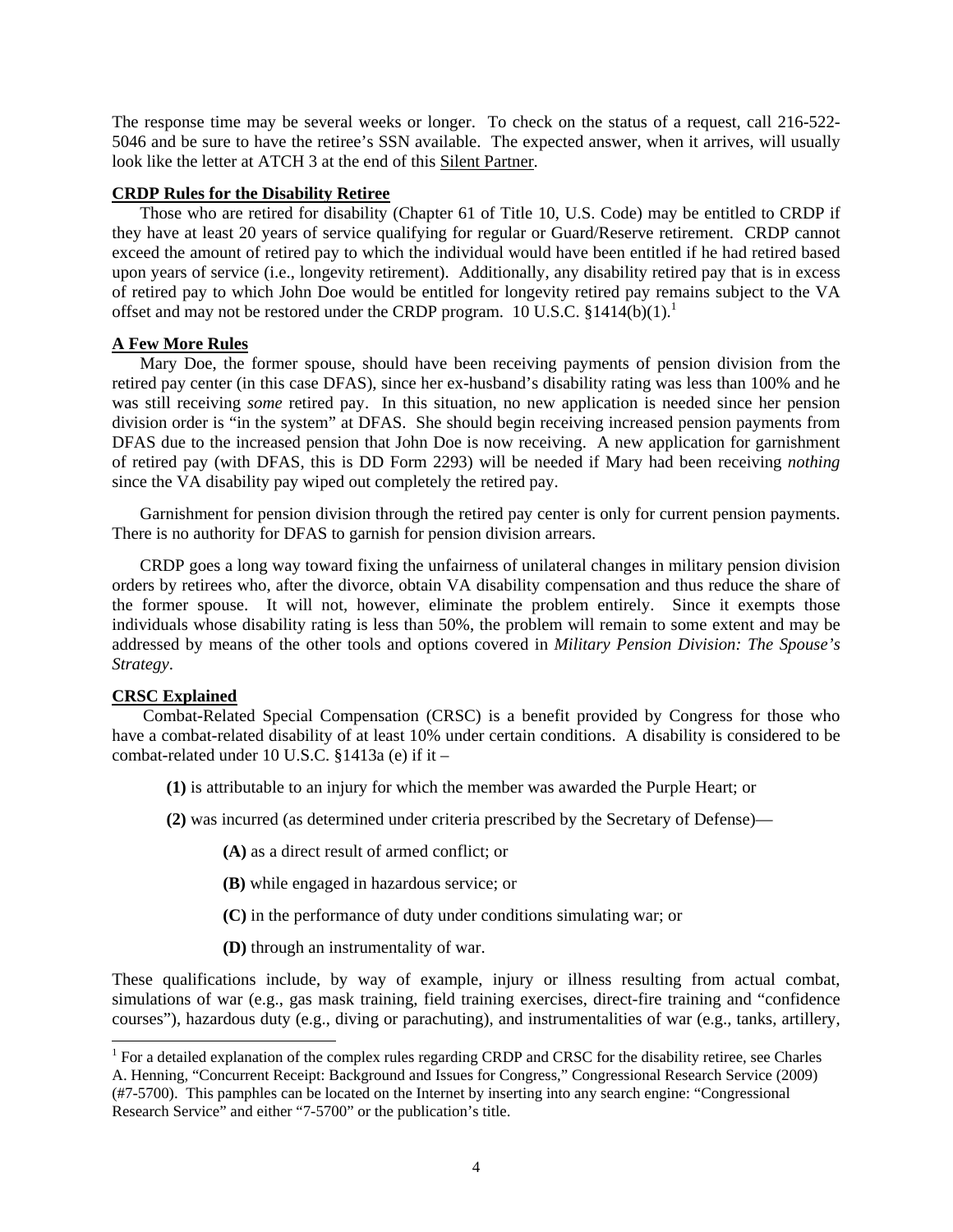machine guns, military helicopters or planes). These conditions are defined in the CRSC regulations in the DoDFMR. There is further general information on CRSC at the Army Human Resources Command website, www.hrc.army.mil. Just type "CRSC" into the Search field. Since "combat-related" is servicespecific, the application for CRSC payments is sent to the retiree's branch of service, not to the Department of Defense.

CRSC is not longevity retired pay; it is an additional form of compensation for certain members of the armed forces. 10 U.S.C. §1413a (g) states that "[p]ayments under this section are not retired pay." Thus payments are not divisible as property. They are, however, subject to garnishment for family support.

The CRSC rates are based on the VA tables, and they increase with the number of a retiree's dependents (spouse, spouse and child, etc.). Thus, to use a March 2014 example, the rate for a 10% disability, no dependents, is about \$131 a month, and the no-dependents rate for a 20% disability rating is about \$259 per month. The amount goes up to a total (for 2014) of about \$3,390 for spouse, child and two parents (reflecting a 100% disability rating), and each additional child brings additional funds depending on his or her age.

# **CRSC Twists and Turns**

Once a CRSC application is approved, the retired pay center (usually DFAS) does the calculations and the decision-making for the retiree. Since one cannot receive both CRDP and CRSC, DFAS automatically makes the election for whichever is most financially advantageous, in that it yields the highest net cash flow. DFAS doesn't take into account that the retiree may have a property division garnishment in effect. If CRDP is more favorable in gross dollars, then that is what's chosen. This means, for example, that if CRSC in a particular case were \$500 and CRDP for the same year were \$501, then CRDP would be chosen for the retiree, even though CRDP is taxable and subject to a garnishment division with the ex-spouse.

The potential hardships for former spouses due to CRSC elections are remarkable. Using 2006 dollars, Mike McCarthy liked to use these as teaching points:

*First example: Assume an Air Force tech sergeant with 20 years of creditable service; 100% VA disability rating, all of it combat-related, and the former spouse is to receive 43% of the disposable retired pay as property division. He receives \$2,979 VA disability compensation and waives ALL of his \$1,299 gross military retired pay. In return, he receives \$1,299 in CRSC payments. Thus he gets \$4,278 per month tax-free. His ex-wife gets her share, 43%, of the pension, but the pension at this point is ZERO. She gets nothing; she has lost \$558 per month.* 

*Another scenario? Sure. Assume same facts except that the CRSC disability rating is 40%. The retiree gets \$2,979 VA disability compensation but he must waive all of his \$1,299 pension, and he gets \$1,191 CRSC. Thus he gets \$4,170 per month tax-free; while the ex-wife still gets NIL from disposable retired pay – there is none.* 

*As a further illustration of this, assume a full colonel with 100% VA and 100% CRSC disability rating, with a 43% award to former spouse. His military pension is \$6,630 before VA waiver of \$2,979, so his real "disposable" pension is \$3,651. He also gets the maximum amount of CRSC, \$2,979. His former wife gets 43% of only \$3,651, which equals \$1,570, rather than 43% of the gross \$6,630, or \$2,850. She loses \$1,280. He gets the balance of the pension (\$2,081), plus the two disability benefits (\$5,958) for a total of \$8,039.*

CRSC payments are retroactive. The individual is entitled to CRSC back to the date of filing of the VA claim or of the enabling legislation, January 1, 2003, whichever is later. This retroactivity will cause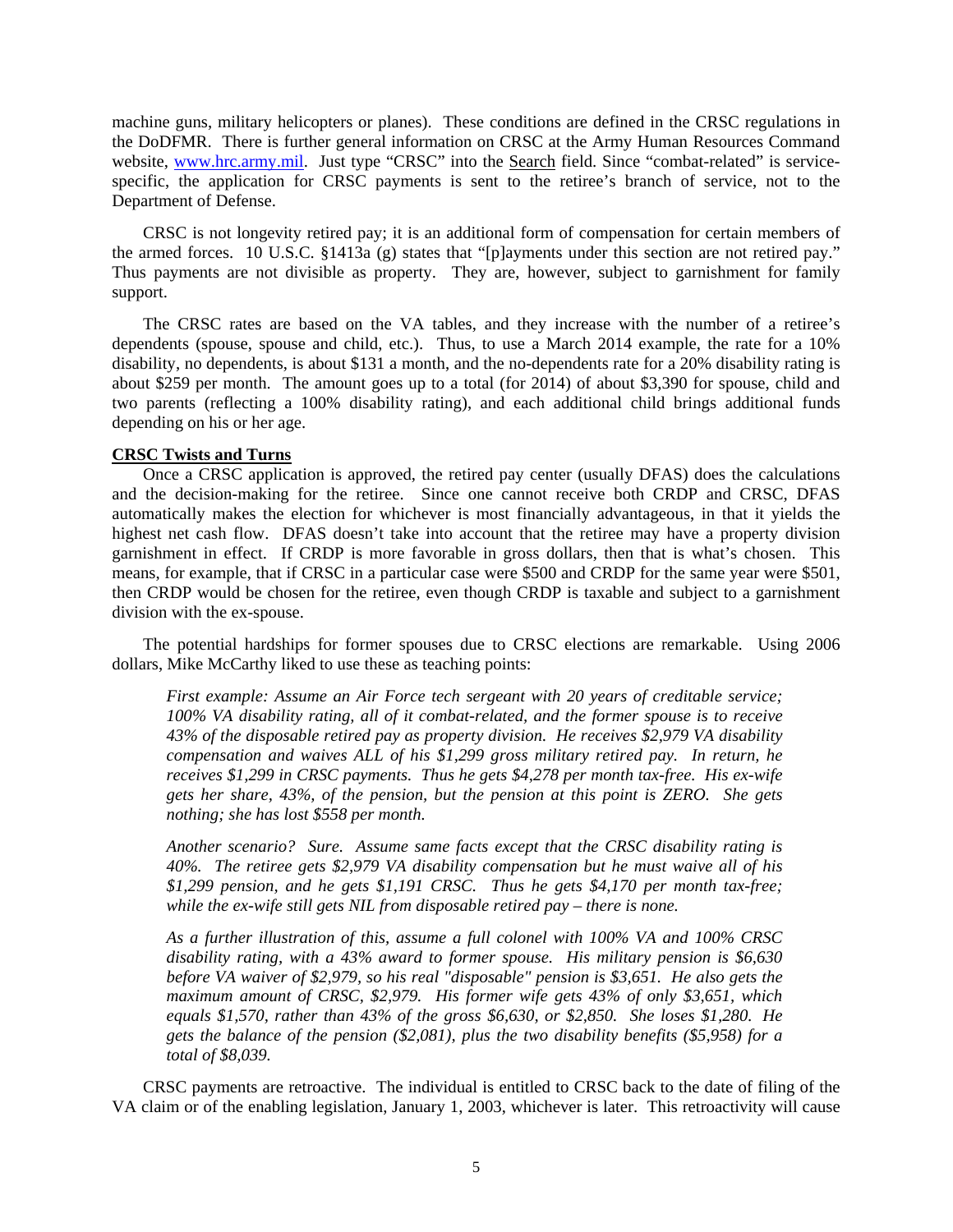problems for both parties. If John Doe has been getting CRDP and elects CRSC, there will be a one-time retroactive payment to him, and the money received under CRDP for that same period covered by the CRSC retroactive payment will be taken back. The CRDP pay-back will be subtracted from the retroactive CRSC payment that he receives. That means that taxable income for prior years – duly reported on federal and state tax returns – has been taken back from the taxpayer, resulting in problems for his tax preparer on how to treat this.

But what about the former spouse? If the retiree's former spouse has been receiving a share of the pension as property division, the share paid from CRDP must also be collected back from her. There are two possible results.

First, if the CRSC election results in *no further pension garnishment payments* to the former spouse, then DFAS will initiate a debt collection action against her or him, since there would no longer be any continuing pension garnishment payments from which to deduct the CRDP payments made to her. The former spouse may petition for a waiver of the indebtedness. This is done on DD Form 2789, "Waiver/Remission of Indebtedness Application." The mailing instructions are on the form.

On the other hand, if the CRSC election does not remove all the pension share garnishment, then the former spouse will still be subject to a collection action by DFAS. DFAS will recoup the "overpaid" funds from her, resulting in decreased future payments until the indebtedness is fully paid; this is ordinarily done over a 36-month period. An example of an actual client's overpayment letter (with names and identifying information changed) is at ATCH 4 at the end of this Silent Partner. This former spouse may also petition for waiver of this indebtedness.

# **CRSC Final Points**

Here are some final points about CRSC:

- The CRSC payment cannot exceed the amount of the military retired pay waived for VA disability compensation.
- Unlike ordinary retired pay (including CRDP), CRSC is non-taxable it is disability compensation, not retired pay.
- CRSC is available for support determinations and for garnishment for alimony and child support. This is also true of CRDP.
- The statute includes Guard and Reserve personnel who have at least 20 qualifying years for retirement purposes.

 It also includes those who are retired for disability ("military disability retired pay") under Chapter 61 of Title 10, U.S. Code (see below).

# **Bumps in the Road and CRDP-CRSC Chart**

Note that the CRSC amount is not always the same as the VA amount. The VA disability rating is based on those wounds, conditions or illnesses which are service-connected, whereas the combat-related conditions may be a subset of the VA-rated disabilities. A servicemember could be rated at 60% by the VA, and yet receive only 10% or 20% as his rating from the CRSC board, since only some of his disabilities are combat-related.

Let's use an example. If John Doe retires for longevity after 20+ years of service and receives a VA rating of 60%, then he may elect to receive VA disability compensation of \$X, and this doesn't reduce his retired pay since he's "in the CRDP zone," that is, he has a disability rating of 50% or greater, so he receives CRDP to replace the retired pay that would otherwise be waived due to receipt of VA disability pay. If he applies for CRSC, which will wipe out his CRDP and result in a reduction of his retired pay (since he's back to the old rule of dollar-for-dollar waiver of retired pay when getting VA pay), he will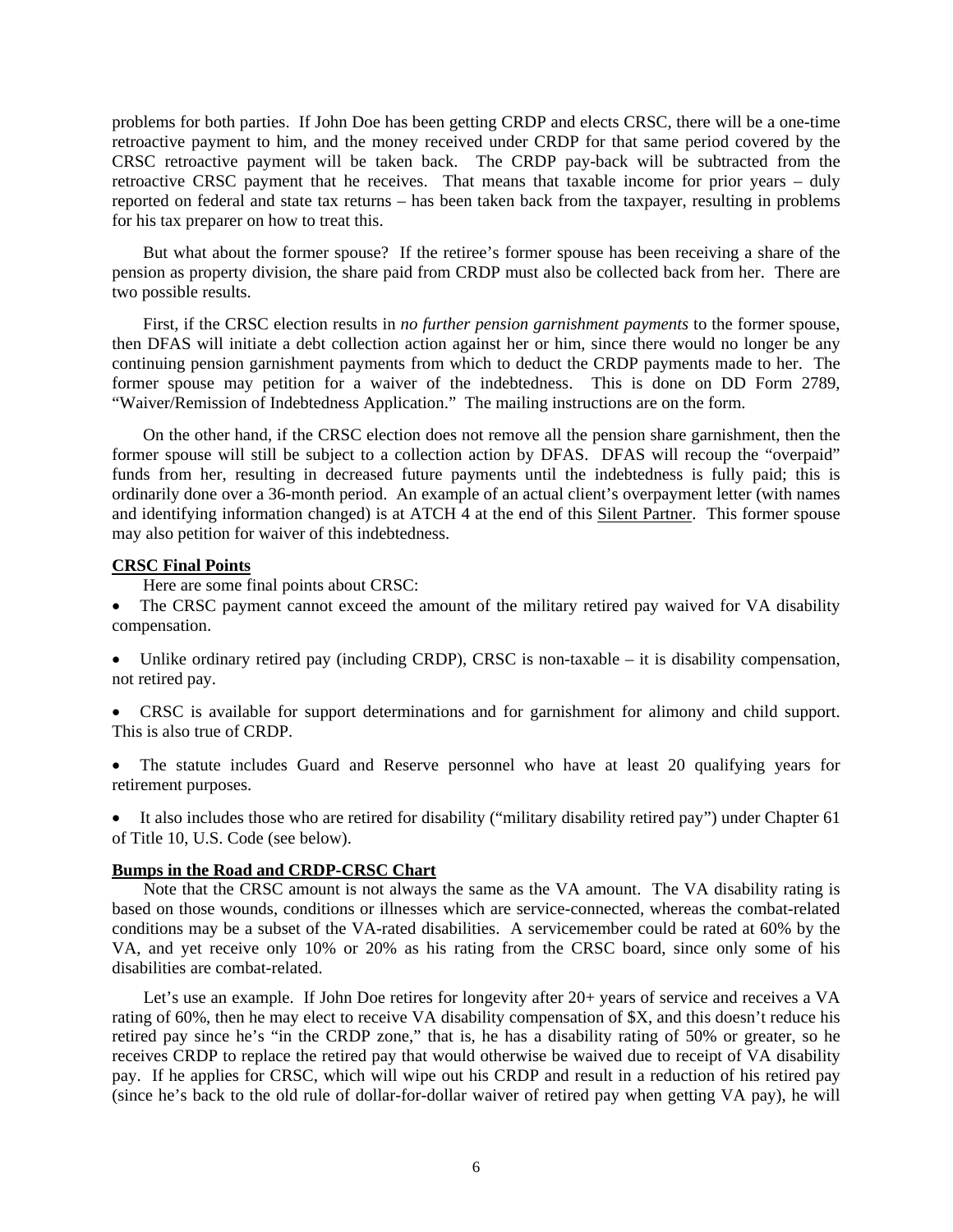receive a "double payment" (that is, payment of the same amount twice) if his CRSC rating is the same as his VA rating. Put another way, this would mean that all of his VA conditions are combat-related. He would get less in CRSC if only some of the VA conditions were related to combat.

| <b>CRDP</b> and <b>CRSC</b> - A Comparison | <b>CRDP</b>       | <b>CRSC</b>    |
|--------------------------------------------|-------------------|----------------|
| Type of disability required                | Service-connected | Combat-related |
| Considered longevity retired pay           | Yes               | <b>No</b>      |
| Divisible as property                      | Yes               | No.            |
| Minimum disability rating required         | 50%               | 10%            |
| Taxable                                    | Yes               | No.            |
| Retroactive payment                        | No                | Yest           |
| Increases with number of dependents        | N <sub>O</sub>    | Yes‡           |
| Available for support determinations,      | Yes               | Yes            |
| garnishments                               |                   |                |

A simplified comparison between CRDP and CRSC is shown on this chart:

†Payment is retroactive to the date of filing of the VA claim. ‡If CRSC rating is 40% or more.

#### **CRSC and the Disability Retiree**

Those who receive MDRP (military disability retired pay) face a potential reduction if their retired pay is based on the percentage of their disability. For a general explanation of MDRP and longevity retired pay, see the Silent Partner, "Military Pension Division: The Servicemember's Strategy." The rules for CRSC, found at Chapter 63 of the DoDFMR, also explain this more fully. Shown below are the rules for those disability retirees with 20 or more years of creditable service. The rules for those who have less than 20 years are set out in the DoDFMR, Vol. 7B, Chapter 63 at Paragraph 630803, but are not explained below. This issue is obviously very complicated!

If John Doe is a recipient of MDRP (that is, he was retired because he was found to be unfit for duty due to physical or mental disability under Chapter 61 of Title 10, U.S. Code), then his disability retired pay will be based on the higher of two amounts – his retired pay calculated according to *years of service*, and his retired pay calculated according to his *percentage of disability*.

Before January 1, 2013, the maximum CRSC allowed for John was reduced by the amount, if any, by which his gross retired pay exceeded the pay he would have received if he had been retired for "years of service," that is, a "longevity retirement."<sup>2</sup> Note also that the amount of John's VA disability

<sup>&</sup>lt;sup>2</sup> For retired pay before January 1, 2013, the following rule applied: If John's MDRP was calculated according to the percentage of disability (which would normally be the case if he had relatively few years of service), then his CRSC would have been reduced by the amount by which his retired pay actually received exceeded his retired pay as calculated according to his years of service. Thus if at the time of evaluation and pension determination, John's years of service yielded MDRP of \$2,000, and his percentage of disability yielded MDRP of \$3,000, John would be paid the \$3,000 (since by law the Defense Department must pay him the higher of the two amounts). But any CRSC which he might receive in the future would be reduced by \$1,000, which is the difference between the years-ofservice retired pay calculation and the percentage-of-disability calculation. See DoDFMR Vol. 7B, Chapter 63, Paragraph 630803. A.1.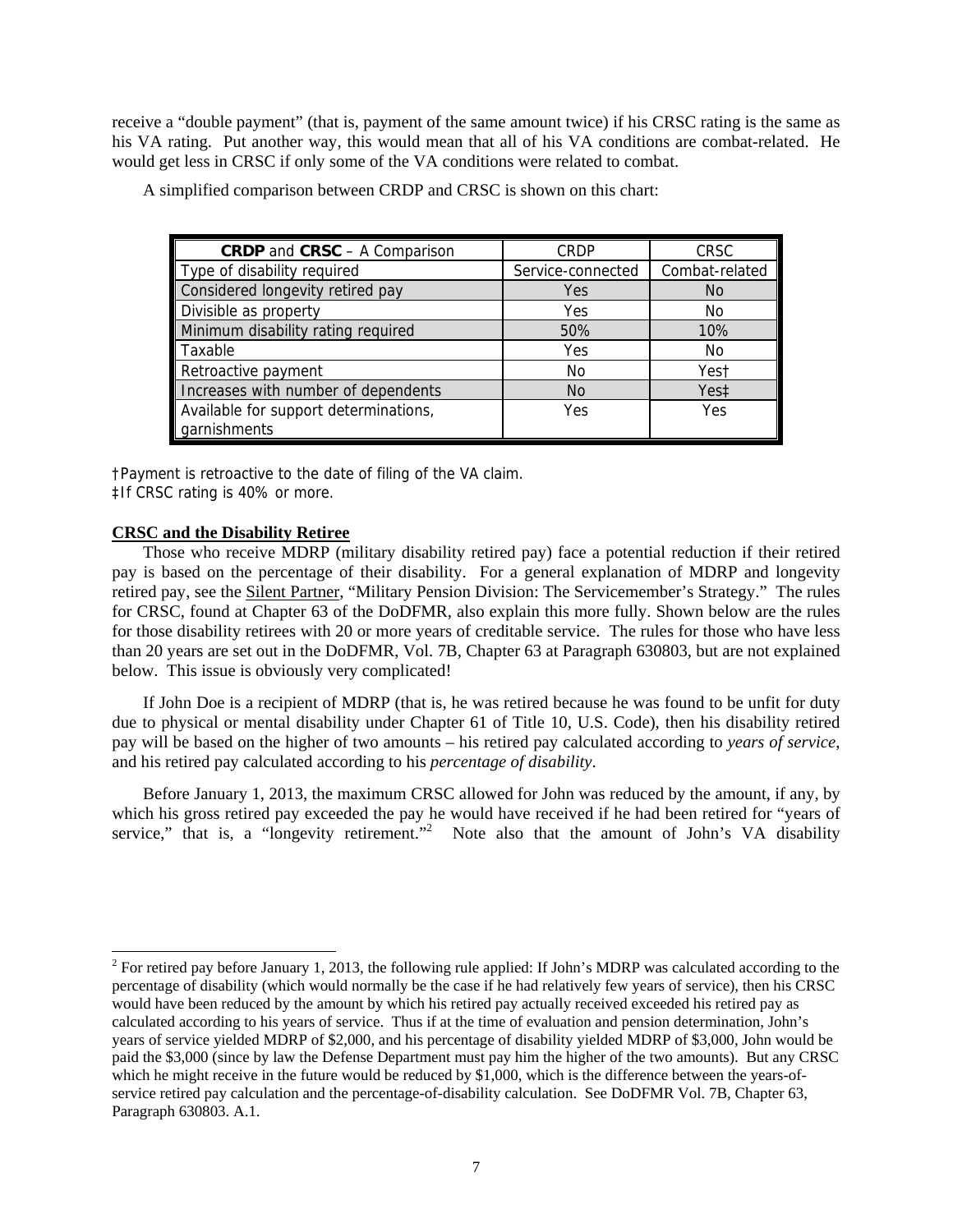compensation would be higher than the amount of CRSC, even if all of the VA conditions were combatrelated, since there is no reduction for VA payments as there is for CRSC under these circumstances.<sup>3</sup>

On or after January 1, 2013, different rules apply. The MDRP for John is governed by the following: The maximum CRSC is limited to the amount which, when added to the rest of his retired pay after any VA offset, would not be greater than the amount of pay to which he would have been entitled if he had retired based on longevity.<sup>4</sup>

# **CRDP and CRSC – the Election**

Eligible retirees can elect either CRDP or CRSC, under 10 U.S.C. §1414 (d)(1). The election may be made once a year during the January open season, pursuant to 10 U.S.C. §1414(d)(2). This means that John Doe can alternate between CRDP and CRSC yearly. The "open season" is usually in January of each year.

Conceivably – if John Doe alternated annually between the two forms of payment – Mary could get her share of the CRDP in 2013, then be told by DFAS that no CRDP funds were available in 2014 when John switched over to CRSC. Then in 2015 he could change back to CRDP.

DFAS advises that it is treating the initial election of CRSC as a termination of former spouse payments if there is no other disposable pay available for the former spouse. This requires a new DD Form 2293 (but not the entire set of original documents submitted with the original application). Thus if John later switched back to CRDP, Mary would have to reapply to re-start the payments. DFAS does not say how Mary would know of this switch, since it will not independently inform her of the change. And John certainly won't tell her!

If, however, John still had disposable retired pay available after his CRSC election, Mary would continue to receive her share (at a reduced rate). If he later switched back to CRDP, the payment to Mary would increase automatically.

### **CRDP and CRSC – Procedures, Pay Notice**

Here is an overview of how the VA, CRDP, and CRSC procedures work. John Doe retires from the Army. He is divorced and the property division order requires him to pay Mary Doe, his ex-wife, 50% of his disposable retired pay (DRP). After retirement, he goes to the nearest VA hospital for a physical evaluation. Several months after the physical (it could be up to a year, depending on backlogs), he gets a *findings and ratings letter* from VA. This correspondence states that he is rated X% disabled, due to hearing loss, back problems, and carpal tunnel syndrome. All of these disabilities are determined to be *service-connected*, but the back problem stems from a parachute jumping accident, and the hearing loss came from a career of being in airplanes for airborne operations. X represents a figure greater than 50% in this example.

The letter informs him that the X% disability rating qualifies him for non-taxable VA disability compensation of \$800 a month. To elect this, he must waive the same amount of his retired pay, as outlined above, if the rating is less than 50%; there is no waiver if the rating is 50% or more.

#### **John Applies for CRSC**

 $\overline{a}$ 

After he gets his VA letter, John decides to apply for CRSC. First of all, he gets out his VA *findings and ratings letter*, and he looks for types of disabilities which will qualify for CRSC. These would be conditions or disabilities for which he was awarded the Purple Heart or those which were incurred as direct result of armed conflict, hazardous duty, an instrumentality of war, or conditions simulating war.

 $3$  The rules are more complex than the general discussion here. See the pamphlet referenced at note 1 above; of particular interest in explaining the interplay of CRSC and disability retired pay are the examples found at Appendix C. See also the rules and examples at Paragraph 630803 of Chapter 63, Volume 7B of the DoDFMR. 4

 $4$  See DoDFMR Vol. 7B, Chapter 63, Paragraph 630803.B.1.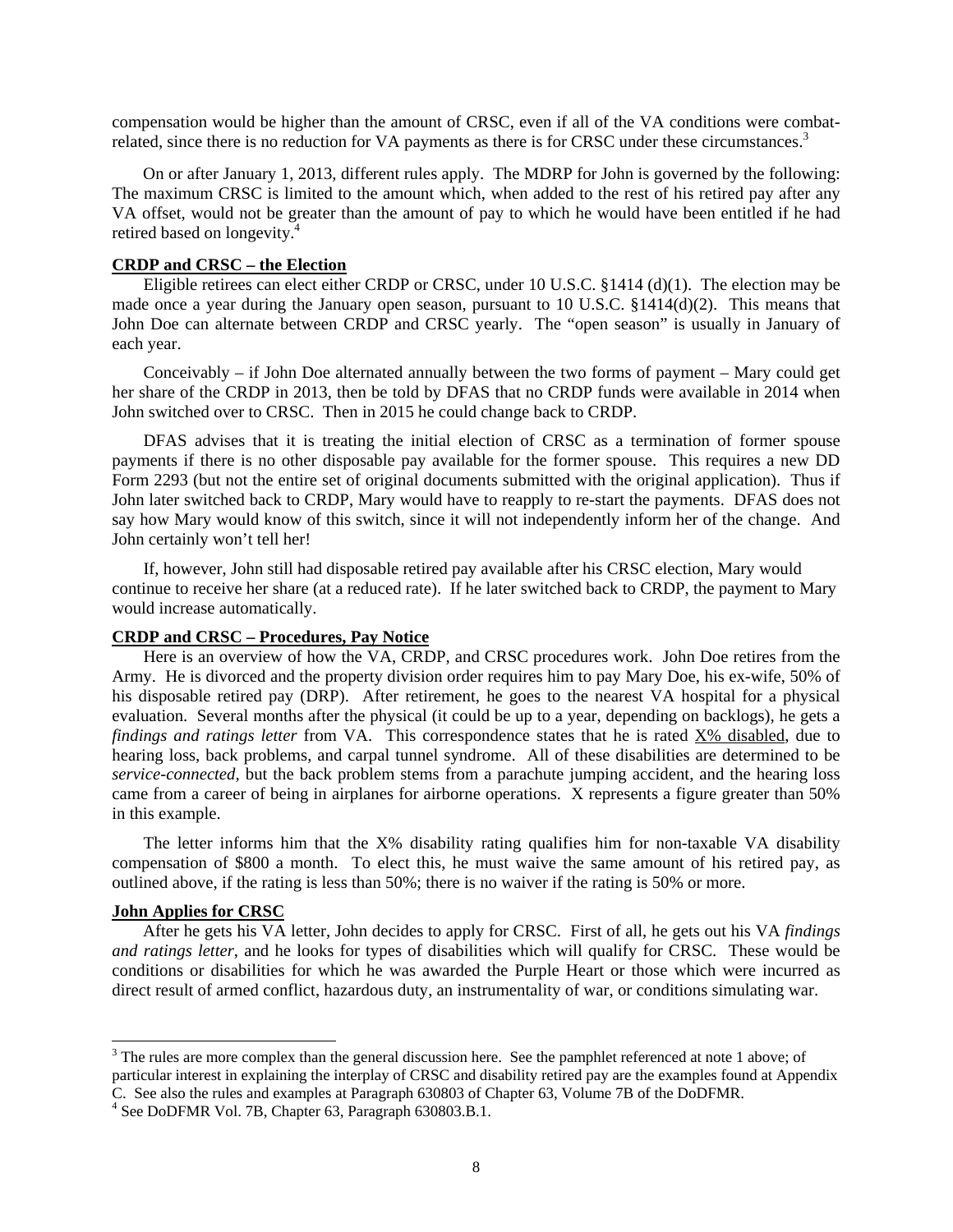Since applications are service-specific, John sends in his application form, DD Form 2860, to the Army. He must apply to be considered for CRSC; it is not automatic, like CRDP. A board will decide his case, and he sends in copies of his physicals, his medical records (active duty military, VA and private health care provider), plus statements from him and, if available, from witnesses or experts.

Several months later he receives a letter from the Army. It contains findings regarding his claims as to combat-related injuries or disabilities (e.g., "Of your X% service-connected disability rating, Y% is combat-related and qualifies for CRSC.").

#### **DFAS Makes the Choice**

Soon after the letter confirming his CRSC eligibility, John's CRSC payments begin. The CRSC payment amounts come from the VA disability tables, and they vary according to the number of dependents that one has. As mentioned above, DFAS makes the choice for John – CRSC or CRDP – based on which one yields the larger total gross payment. Thus if the CRSC amount is \$800 per month (as against a present total CRDP payment \$900 monthly), DFAS will leave the CRDP payment unchanged, regardless of the fact that the \$900 is taxable and divisible with his ex-wife). John can change this election annually in the January open season if he wishes. If DFAS chooses CRDP, then there will be no change on John's RAS. The comment at the MESSAGE section on page 2 remains the same as before.

If, however, CRSC payments were \$1,000 per month, then this is better financially for him (in the eyes of DFAS) and DFAS will select that option, issuing her a CRSC Monthly Statement. An example of a CRSC statement, not tied to this scenario, is as follows:

| <b>CRSC Pay Statement</b>                                                             |              |                                        |           |  |  |  |  |  |
|---------------------------------------------------------------------------------------|--------------|----------------------------------------|-----------|--|--|--|--|--|
| STATEMENT EFFECTIVE DATE                                                              | PAYMENT DATE | <b>SSN</b>                             |           |  |  |  |  |  |
| APR 21, 2013                                                                          | MAY 01, 2013 | 123-45-6789                            |           |  |  |  |  |  |
| RETIREE'S NAME AND ADDRESS                                                            |              | HOW TO CONTACT US                      |           |  |  |  |  |  |
| PLEASE REMEMBER TO NOTIFY DFAS OF YOUR                                                |              | DEFENSE FINANCE AND ACCOUNTING SERVICE |           |  |  |  |  |  |
| ADDRESS CHANGES                                                                       |              | US MILITARY RETIRED PAY                |           |  |  |  |  |  |
|                                                                                       |              | PO BOX 7130                            |           |  |  |  |  |  |
| [NAME APPEARS HERE]                                                                   |              | LONDON, KY 40742-7130                  |           |  |  |  |  |  |
| 123 GREEN STREET                                                                      |              |                                        |           |  |  |  |  |  |
| APEX, NC 27511-1234                                                                   |              | COMMERCIAL (216) 522-6398              |           |  |  |  |  |  |
|                                                                                       |              | TOLL-FREE 1-800-472-7098               |           |  |  |  |  |  |
| <b>PAYMENT ADDRESS</b>                                                                |              | TOLL-FREE FAX 1-800-469-6559           |           |  |  |  |  |  |
| DIRECT DEPOSIT                                                                        |              | myPay                                  |           |  |  |  |  |  |
|                                                                                       |              | https://myPay.dfas.mil                 |           |  |  |  |  |  |
|                                                                                       |              | 1-877-363-3677                         |           |  |  |  |  |  |
| PAYMENT INFORMATION                                                                   |              | <b>ENTITLEMENT INFORMATION</b>         |           |  |  |  |  |  |
| <b>CRSC Payment</b>                                                                   | 377.00       | <b>Retired Pay Before Deductions</b>   | 2,746.00  |  |  |  |  |  |
| <b>CRSC Debt Deduction</b>                                                            | 0            | Retired Pay Offset by DVA Compensation | 757.00    |  |  |  |  |  |
| <b>CRSC Garnishment Deduction</b>                                                     | $\Omega$     | <b>CRSC Debt Balance</b>               | 0         |  |  |  |  |  |
|                                                                                       |              | <b>Branch of Military Service</b>      | AIR FORCE |  |  |  |  |  |
| <b>CRSC Net Pay</b>                                                                   | 377.00       | Garnishment Being Withheld             | NO        |  |  |  |  |  |
| THE DVA OR YOUR BRANCH OF SERVICE PROVIDED THE FOLLOWING                              |              |                                        |           |  |  |  |  |  |
| CRSC SPECIAL MONTHLY COMPENSATION CODE                                                |              | 00                                     |           |  |  |  |  |  |
| <b>UNEMPLOYABLE</b>                                                                   |              | NO                                     |           |  |  |  |  |  |
| DVA DISABILITY %                                                                      |              | 50                                     |           |  |  |  |  |  |
| <b>COMBAT RELATED DISABILITY %</b>                                                    |              | 30                                     |           |  |  |  |  |  |
| PURPLE HEART %                                                                        |              | 00                                     |           |  |  |  |  |  |
| <b>CRSC START DATE</b>                                                                | JAN 01, 2012 |                                        |           |  |  |  |  |  |
| SPECIAL MONTHLY COMPENSATION START DATE                                               |              |                                        |           |  |  |  |  |  |
| <b>REMARKS</b>                                                                        |              |                                        |           |  |  |  |  |  |
| This is your monthly CRSC statement. Please refer to myPay frequently asked questions |              |                                        |           |  |  |  |  |  |
| for additional information about CRSC and this statement.                             |              |                                        |           |  |  |  |  |  |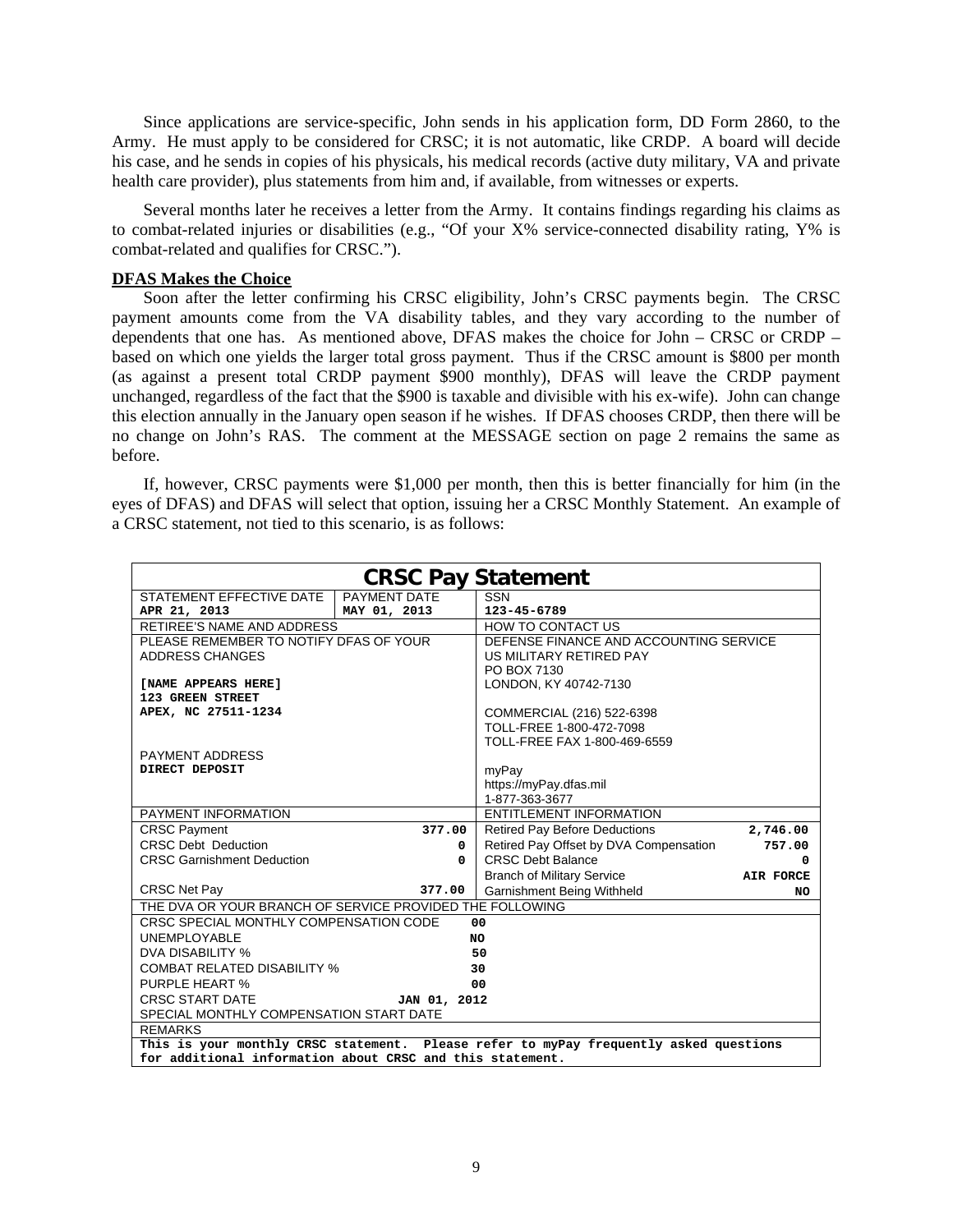The new CRSC statement will be posted on-line. John Doe, our Army retiree, can access it through the secure DFAS website, https://mypay.dfas.mil.

DFAS will also issue John a new RAS. It will contain new retired pay figures, and the amount for retired pay will be reduced from the previous month's amount because CRDP has disappeared. The comment in the MESSAGE SECTION on page 2 also will be gone, as shown below:

# **MESSAGE SECTION**

#### **Sherlock Holmes at Work**

This absence of the CRDP message is the key to understanding when CRSC is present. Suppose that Mary's attorney discovers that there is a large offset (or "VA waiver") shown on John Doe's RAS. In this case, "large" would be over \$800, since \$822 is the rate (as of 12/1/13) for a veteran with no dependents who has a 50% VA disability rating. In the absence of a CRSC statement, Mary's attorney can perform some deductive reasoning and, even without the help of Dr. Watson, can still make an educated guess as to John's receipt of CRSC. All the attorney needs to do is look at the MESSAGE SECTION on the RAS. "No message" combined with a large VA waiver means that:

- A) John has a VA-rated disability
- B) He made the election to receive VA disability pay
- C) While this would ordinarily mean that he would have to waive part of his pension, the advent of CRDP means that he is entitled to his pension and his VA payment for VA ratings of 50% or more
- D) That, in turn, would mean "no VA waiver" shown on the RAS (as of 1/1/14)
- E) When there IS a VA waiver, it must mean that we're back to the "old days" of dollar-for-dollar waiver of pension money for VA money, which means there is no payment of CRDP, which in turn means that John has been approved for CRSC, which is the only way to wipe out CRDP.

In such a case, Mary's attorney can be a sleuth and figure out what John's VA rating actually is (without even seeing his VA findings-and-rating letter in her possession). All she has to do is to find the amount of the monetary offset due to the VA waiver and then locate that number on the VA disability compensation tables (easily found by typing "VA disability compensation tables" into any internet search engine).

#### **The Impact of a "CRSC Attack"**

To understand some of the consequences of the CRSC election, remember that John cannot get CRDP if he is receiving CRSC at the same time. This does not mean a dollar-for-dollar waiver of CRDP for CRSC. It means he cannot receive *any CRDP* if he receives even \$1 of CRSC.

So the payments for John go up, while those for his ex-wife will go down. In fact, Mary Doe will see even more bad news due to CRSC and retroactivity. Since John has received CRDP back to the date of his VA election, which has been shared through DFAS with Mary for months (or years) before John is accepted for CRSC, DFAS now must take back all of the prior CRDP payments, and this means collection from Mary as well. So Mary will see an even larger reduction in her pension division checks. DFAS will collect these CRDP payments back over a 36-month period.

The consequence for John is that he will have to check with his CPA or tax preparer about an adjustment on the current tax returns that he files, since he will want to report an adjustment for the "payback" for CRDP. The current year's CRDP income and pay-back will be adjusted in the Form 1099 that he receives; this portion of his reported income for the current year will just be zeroed out, since he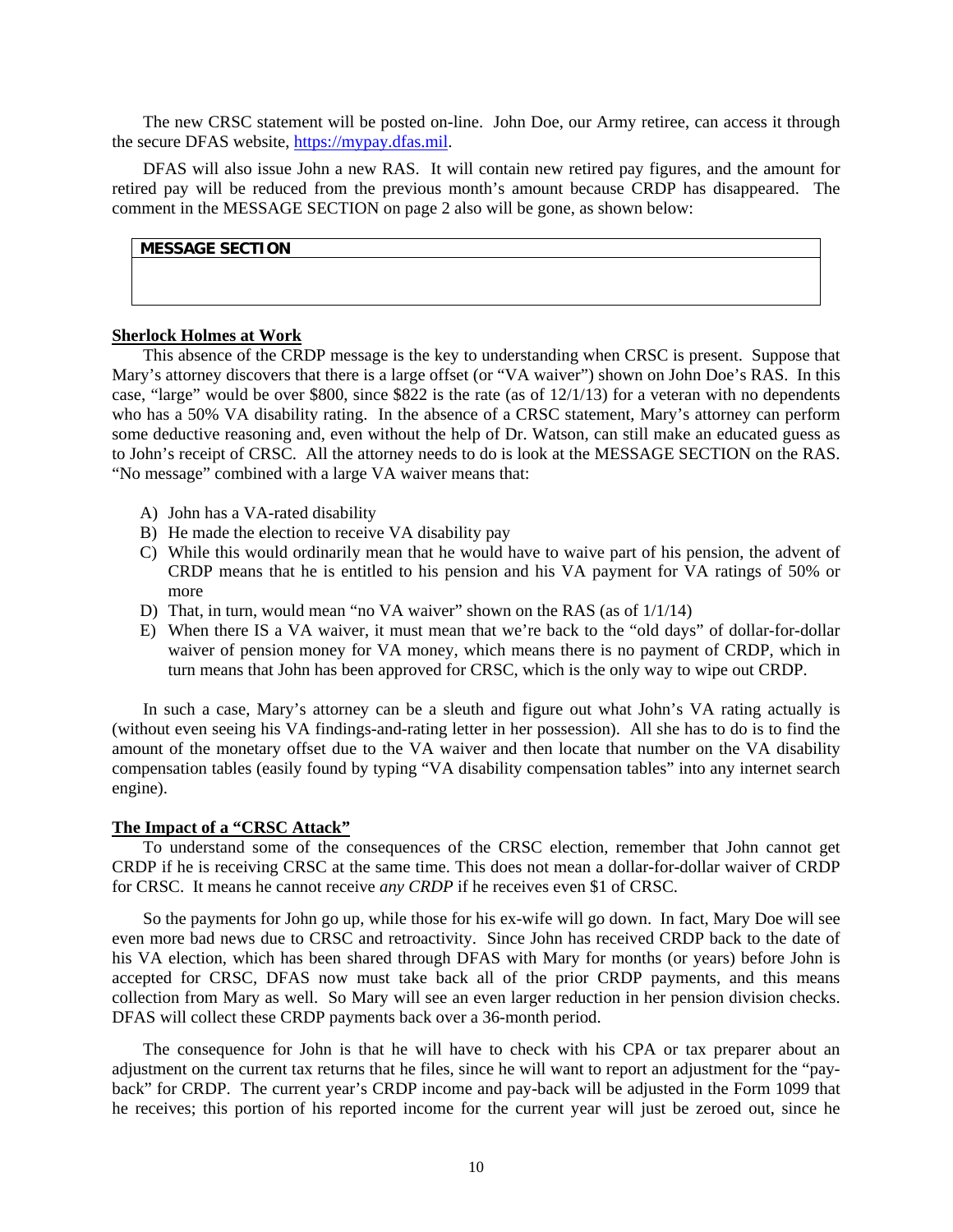received it but then paid it back in the current year. His only reportable income for the current year would be his unreduced remaining monthly pension share. He will also need to ask if he should amend his prior years' tax returns.

#### **Why "The Evil Twins"?**

As shown above, CRSC can have a devastating impact on CRDP payments. The receipt of even \$1 of CRSC wipes out any CRDP, and this is without notice to the former spouse. Furthermore, John can elect to alternate between CRSC and CRDP once a year, a whipsaw tactic that will totally confuse and exhaust Mary and her lawyer.

# **Practical Pointers – Attorney for the Non-Military Spouse**

First of all, it is essential that the non-military spouse (and, for that matter, the SM/retiree) obtain an attorney who knows this area of the law. As shown above, booby traps and pitfalls are everywhere. The spouse should either obtain a lawyer who knows the area from past experience or, if possible, hire an attorney who is a Guard or Reserve JAG officer, a former JAG officer or a retired JAG officer. Jackey D. Nichols, the former Chief of the Claims Division, Office of the Staff Judge Advocate, Ft. Dix, NJ, says, "One of the biggest tragedies I see is when a client going through a divorce picks an attorney based on price vs. one who knows all the unique issues associated with a military couple's divorce." If the current divorce attorney doesn't know the law, he or she should certainly associate co-counsel for this particular piece of the divorce case. Since there are several different court interpretations in this complex area – and sometimes *no* judicial precedent at all – it is recommended that counsel research the laws of the jurisdiction involved as to the impact of retirement pay amounts waived because of these choices outlined above.

Next, the lawyer representing the servicemember's spouse must recognize that he or she can't predict much of anything before the SM's retirement. You could ask whether the SM is an active-duty trooper or a member of the Guard or Reserve. Since most of the creditable service of Guard/Reserve personnel is made up of weekend drill and two weeks of annual training, or "summer camp," you could predict that these Reserve Component SMs are less likely to suffer from disabling conditions arising from combat, hazardous duty or other qualifying causes. But remember that even Guard and Reserve members could be injured in the operation of a plane, helicopter or weapons system, which would likely qualify for CRSC, while on a regularly scheduled field exercise or during a six-month mobilization in the Middle East.

If you are representing the spouse of an active-duty SM, you can make some educated guesses as to whether there might be a combat-related disability or injury by assessing whether the SM might be a "Front-Line Felicia" or a "Backfill Bill." Is the servicemember a paratrooper or a Ranger, or perhaps a garrison trooper who sits at a desk all day?

Be sure to consider the job assignment or military occupational specialty as well as the unit to which Felicia or Bill belongs. If Felicia is a supply sergeant, does that mean she's unlikely to suffer combatrelated injury from her military service? Suppose she is, during training missions, also a jumpmaster in charge of parachute drops from the aircraft. Just because Bill is a Navy nurse doesn't mean that he's in the clear. What if his assignment is with Navy Seal Team 6, jumping out of helicopters and swimming to the objective?

Be sure to ask lots of questions of your client. Does the military spouse presently demonstrate any injuries or disabilities? Has he been in the hospital for anything related to military service? What is the state of his health?

If you are trying to negotiate a settlement, draft your settlement document with an indemnification clause. Be sure that you include language that states that the military spouse will repay your client any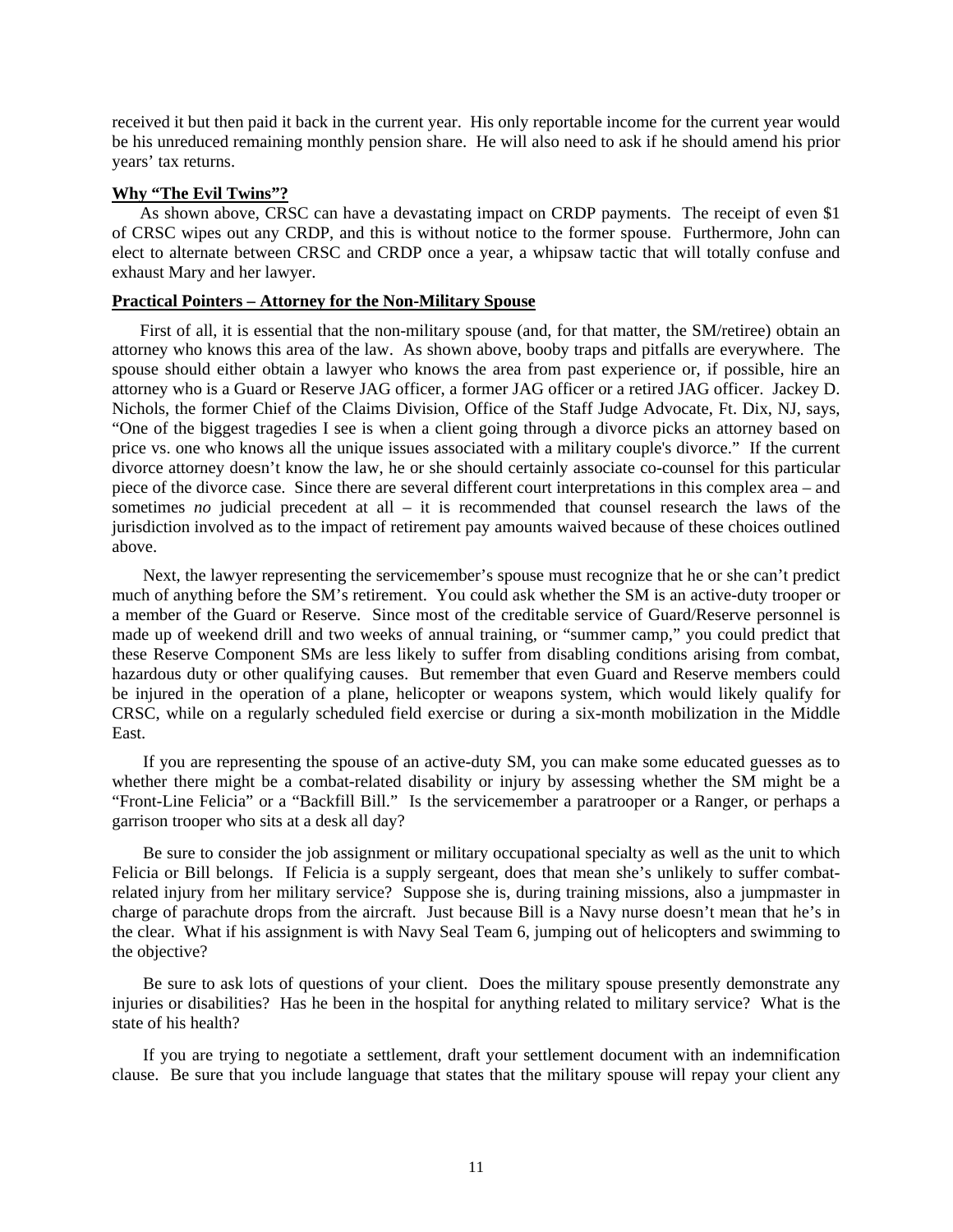moneys that are removed from her share of total pay (other than the SBP premium) in arriving at Disposable Retired Pay due to any action of the retiree. Such an indemnification clause might read:

**The military retired pay of respondent shall be apportioned between the parties, with the petitioner receiving 39.375% of same, without regard to any reductions or setoffs due to disability compensation or any other reason (except the premium for her coverage under the Survivor Benefit Plan). If the respondent shall do anything – actively or passively – to reduce the share of amount of petitioner, then he shall indemnify and reimburse her for any such loss, including associated costs, expenses, interest, attorney's fees and consequential damages.** 

On the other hand, the military member might be wary of "indemnification language" or division of the gross retired pay, in which case a weaker set of words might be useful or necessary if they will – under state law – provide sufficient protection for the nonmilitary party:

# **Petitioner shall receive 39.375% of respondent's retired pay, which is at present based solely on 22 years of creditable service without any reductions (except the premium for her coverage under the Survivor Benefit Plan). The respondent shall do nothing to reduce petitioner's share or interfere with her receipt of same.**

This clause attempts to identify the number of years of service as the sole measure of determining respondent's compensation in retirement. Even better would be a sentence which attempts to forecast the likely longevity retired pay of the respondent so that the judge would have a benchmark to use in case the member does something in the future to diminish the share of the spouse. Ideally, the settlement agreement would also have a general violation clause, which is standard in most marital settlement agreements, stating that any breach of the agreement by a party entitles the other to payment of damages, costs, expenses and attorney's fees.

If the member is already retired, try this for the "strong language" clause:

# **Respondent is currently receiving gross military retired pay of \$2,000 a month, with a deduction of \$130 for SBP premium to cover his former spouse. If the respondent does anything to reduce the share or amount of petitioner as to his retired pay, then he will immediately indemnify and reimburse her for any such loss, including associated costs, expenses, attorney's fees and consequential damages.**

If a more diluted form of language is needed for the second sentence in the above paragraph, try this:

# **The respondent will do nothing to reduce petitioner's share or interfere with her receipt of same.**

Another possibility is to hold alimony open. Consider reserving the issue of alimony or setting alimony at \$1 per year, to allow the court to make an adjustment in this area if the anticipated share of retired pay is diminished by the retiree's actions in electing CRSC over CRDP.

If the case goes to trial, make sure you draft the court order or are allowed input. The decree should, if possible, specify that the SM/retiree will indemnify the former spouse if he does anything to reduce her share, along the lines of the above "agreement language." If your state law and cases do not allow this, or if the judge refuses this language, try to have the following inserted in the decree:

# **The parties shall comply with the terms of this order in good faith, and they will do nothing to interfere with the terms provided by the court herein.**

Breach of the good faith requirement, by election of CRSC, would allow the court to impose sanctions, assess damages, use the contempt power, or apply other remedies in favor of the wronged spouse.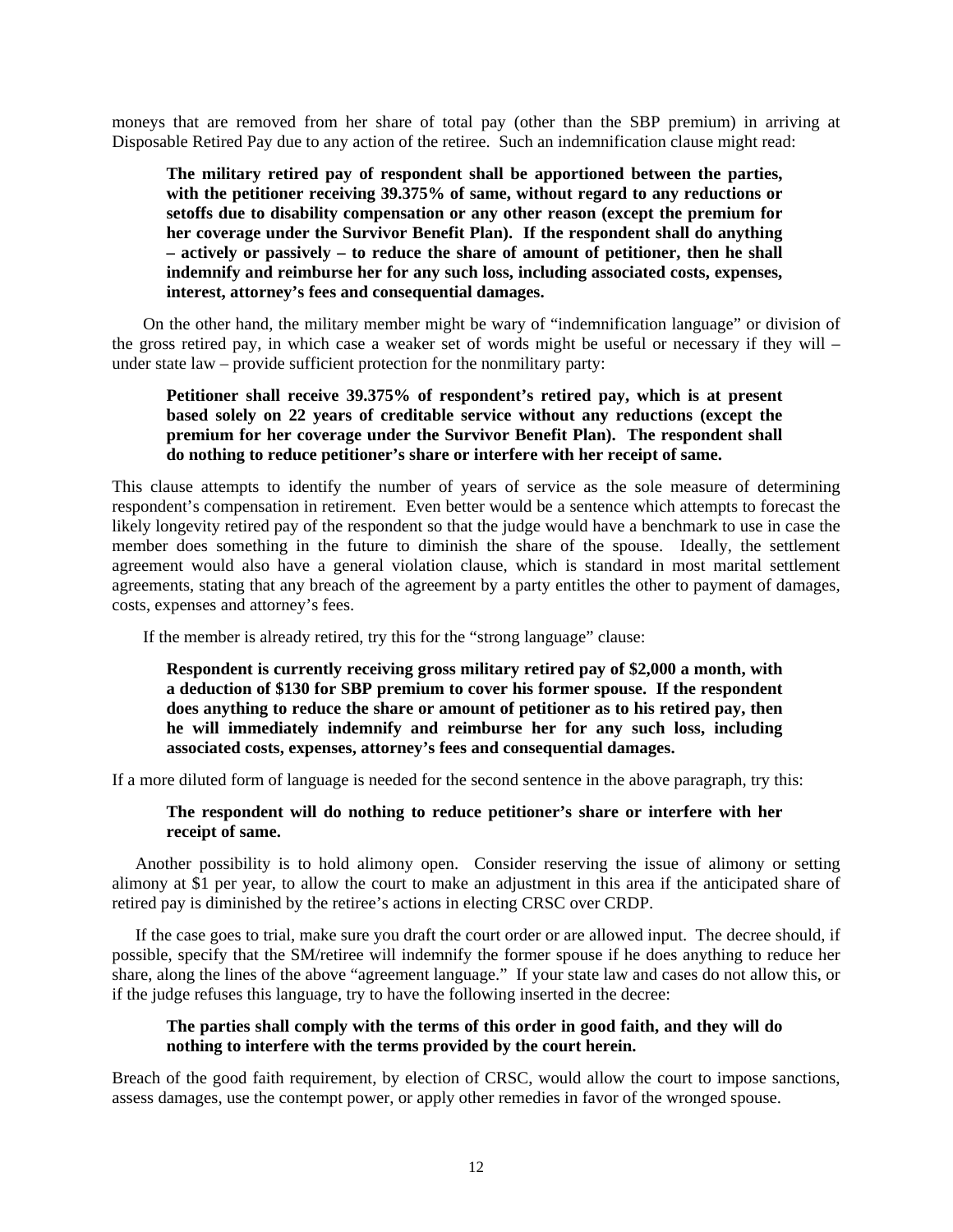#### **Practical Pointers – Attorney for the Servicemember/Retiree**

There are only two things that the attorney for the SM or retiree should say. The first is: "Do the right thing." This means treating the former spouse fairly and not destroying the returning share of retired pay (CRDP) which she should be receiving, or else reimbursing the FS for the cost of the CRSC which is paid to the retiree. CRDP is the means of reconciling accounts for servicemembers and spouses in light of the VA disability compensation and the retired pay waiver. CRDP means everyone gets treated fairly, retirees get paid disability on top of retired pay, and former spouses receive their share of a pension that formerly was diminished because of the waiver. Leaving that intact is one option for the retiree. CRSC compensation is also a consideration; sharing the CRSC payment, which involves tax-free disability funds, is another fair way to resolve the problem.

The second piece of advice would be, "Get out your checkbook." This means that there will be, in all likelihood, a long, hard fight over the issue of CRDP if CRSC is elected. Since CRSC destroys CRDP, the retiree should expect to see serious litigation over this. As in the area of VA disability and the retired pay waiver, many cases will wind up in the appellate courts. And, predictably, most courts will follow the trail blazed by VA disability litigation, holding that a retiree cannot unilaterally reduce the former spouse's share or amount of returning retired pay (CRDP) by selecting CRSC. The remedies will vary – indemnification, damages, compensatory alimony, or complete revision of the property division. The result will be the same in most state courts. They will side with the former spouse and the prior judgment, decree or agreement, especially if it contains an indemnification clause.

#### **Resources**

Mark E. Sullivan, *The Military Divorce Handbook* (ABA Family Law Section, 2<sup>nd</sup> Ed. 2011), Chapter 8. "Pension and Property Division."

Mark E. Sullivan and Charles R. Raphun, "Dividing Military Retired Pay: Disability Payments and the Puzzle of the Parachute Pension," Journal of the American Academy of Matrimonial Lawyers, 2011, Vol. 24, No. 1

Cases: *Sharp v. Sharp*, 314 S.W.3d 22 (Tex. App. 2009); *Jackson v. Jackson*, 319 S.W.3d 76 (Tex. App. 2010); *Brouillette v. Brouillette*, 51 So. 3d 898 (La. Ct. App. 2010); *Bandini v. Bandini*, 935 N.E.2d 253 (Ind. Ct. App. 2010); *Megee v. Carmine*, 290 Mich. App. 551, 802 N.W.2d 669 (2010); *Provencio v. Leding*, 2011 Ark. App. 53, No. CA10-312, 2011 Ark. App. LEXIS 74; and *Hillard v. Hillard*, 733 S.E. 2d 176 (N.C. App. 2012).

(Rev. 11/22/15)

\* \* \*

This **SILENT PARTNER** was prepared by COL Mark E. Sullivan (USA, Ret.). For revisions, comments or corrections, contact Mr. Sullivan, 5511 Capital Center Drive #320, Raleigh, N.C. 27606 [919-832-8507] or at mark.sullivan@ncfamilylaw.com.

(Note: Four attachments follow this page)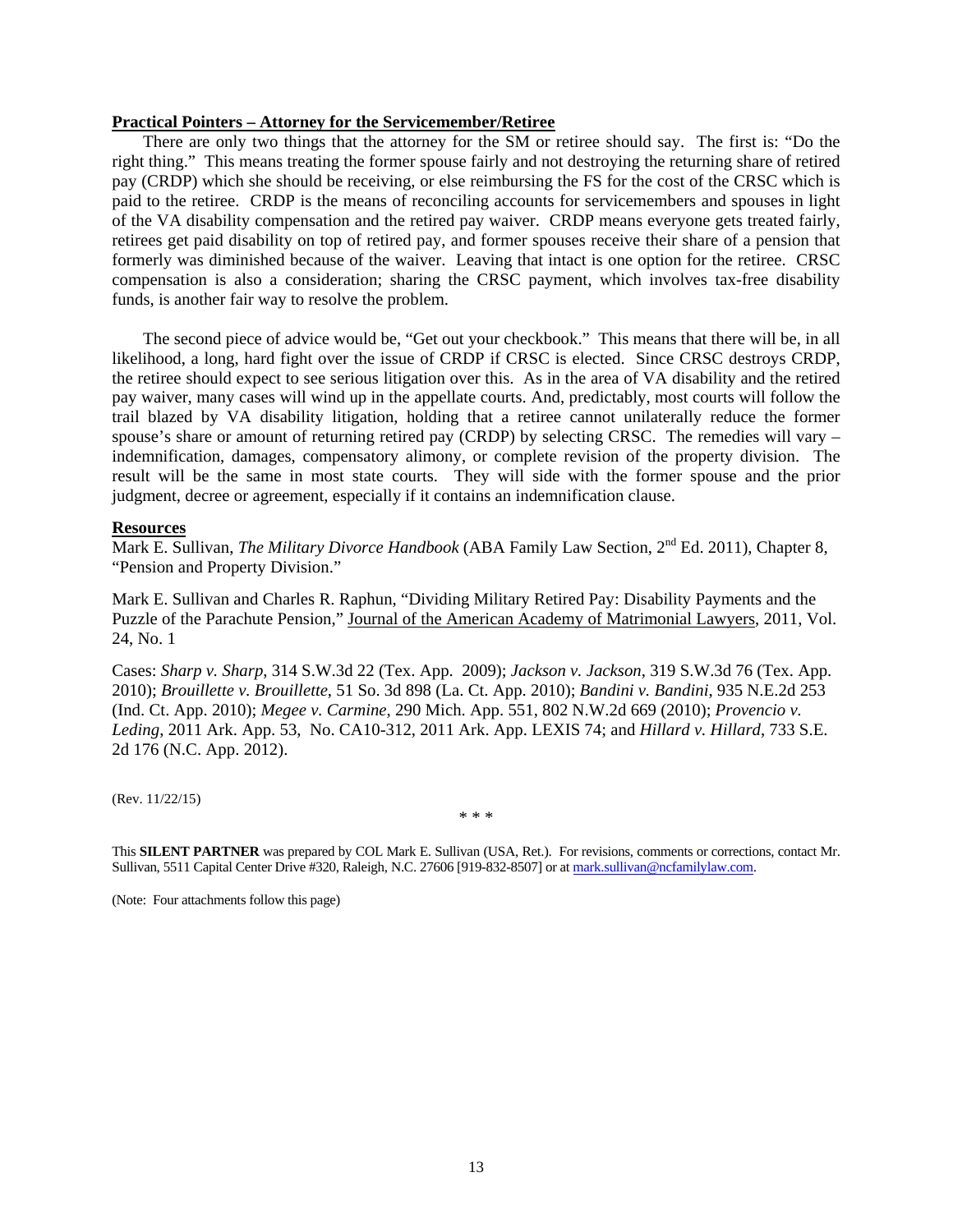**ATCH 1** 

| <b>RETIREE ACCOUNT STATEMENT</b>                                                        |                                                |                                                                       |                                                   |                                                                                                                                                |                      |                    |  |  |
|-----------------------------------------------------------------------------------------|------------------------------------------------|-----------------------------------------------------------------------|---------------------------------------------------|------------------------------------------------------------------------------------------------------------------------------------------------|----------------------|--------------------|--|--|
| <b>STATEMENT EFFECTIVE DATE</b><br>DEC 16, 2005                                         | <b>NEW PAY DUE AS OF</b><br>FEB 01, 2006       |                                                                       | <b>SSN</b><br>$123 - 45 - 6789$                   |                                                                                                                                                |                      |                    |  |  |
| PLEASE REMEMBER TO NOTIFY DFAS IF YOUR ADDRESS CHANGES                                  | Major John Q. Doe, USAF (Ret.)<br>123 Green St |                                                                       |                                                   | DFAS-CL POINTS OF CONTACT<br>DEFENSE FINANCE AND ACCONTING SERVICE<br>US MILITARY RETIREMENT PAY<br>PO BOX 7130<br><b>LONDON KY 40742-7130</b> |                      |                    |  |  |
|                                                                                         | Apex, NC 27511-1234                            |                                                                       |                                                   | <b>COMMERCIAL (216) 522-5955</b><br><b>TOLL FREE 1-800-321-1080</b><br><b>TOLL FREE FAX 1-800-469-6559</b>                                     |                      |                    |  |  |
|                                                                                         |                                                |                                                                       | myPAY<br>https://myPay.dfas.mil<br>1-877-363-3677 |                                                                                                                                                |                      |                    |  |  |
| PAY ITEM DESCRIPTION                                                                    |                                                |                                                                       |                                                   |                                                                                                                                                |                      |                    |  |  |
| <b>ITEM</b><br><b>GROSS PAY</b>                                                         | <b>OLD</b><br>2,746.00                         | <b>NEW</b><br>2,746.00                                                | <b>ITEM</b><br><b>FITW</b>                        |                                                                                                                                                | <b>OLD</b><br>191.31 | NEW<br>209.05      |  |  |
| <b>VA WAIVER</b>                                                                        | 591.30                                         | 473.04                                                                |                                                   | <b>ALLOTMENTS/BONDS</b>                                                                                                                        | 40.00                | 40.00              |  |  |
| <b>SBP COSTS</b>                                                                        | 179.28                                         | 179.28                                                                |                                                   |                                                                                                                                                |                      |                    |  |  |
| <b>TAXABLE INCOME</b>                                                                   | 1,975.42                                       | 2,093.68                                                              |                                                   |                                                                                                                                                |                      |                    |  |  |
|                                                                                         |                                                |                                                                       |                                                   |                                                                                                                                                |                      |                    |  |  |
|                                                                                         |                                                |                                                                       |                                                   |                                                                                                                                                |                      |                    |  |  |
|                                                                                         |                                                |                                                                       |                                                   |                                                                                                                                                |                      |                    |  |  |
|                                                                                         |                                                |                                                                       |                                                   |                                                                                                                                                |                      |                    |  |  |
|                                                                                         |                                                |                                                                       | <b>NET PAY</b>                                    |                                                                                                                                                | 1,744.11             | 1,844.63           |  |  |
| <b>PAYMENT ADDRESS</b><br><b>DIRECT DEPOSIT</b>                                         |                                                | YEAR TO DATE SUMMARY (FOR INFORMATION ONLY)<br><b>TAXABLE INCOME:</b> |                                                   |                                                                                                                                                |                      | 1,975.42           |  |  |
|                                                                                         |                                                |                                                                       |                                                   |                                                                                                                                                |                      |                    |  |  |
|                                                                                         |                                                | FEDERAL INCOME TAX WITHHELD:                                          |                                                   |                                                                                                                                                |                      | 191.31             |  |  |
|                                                                                         |                                                |                                                                       |                                                   |                                                                                                                                                |                      |                    |  |  |
| <b>TAXES</b>                                                                            |                                                |                                                                       |                                                   |                                                                                                                                                |                      |                    |  |  |
| FEDERAL WITHHOLDING STATUS:                                                             |                                                |                                                                       | <b>SINGLE</b>                                     |                                                                                                                                                |                      |                    |  |  |
| <b>TOTAL EXEMPTIONS:</b>                                                                |                                                |                                                                       | .01                                               |                                                                                                                                                |                      |                    |  |  |
| FEDERAL INCOME TAX WITHHELD:                                                            |                                                |                                                                       | 209.05                                            |                                                                                                                                                |                      |                    |  |  |
|                                                                                         |                                                |                                                                       |                                                   |                                                                                                                                                |                      |                    |  |  |
| <b>SURVIVOR BENEFIT PLAN (SBP) COVERAGE</b><br><b>SBP COVERAGE TYPE:</b>                | <b>SPOUSE AND CHILD(REN)</b>                   |                                                                       |                                                   | <b>ANNUITY BASE AMOUNT:</b>                                                                                                                    |                      | 2750.50            |  |  |
| <b>SPOUSE COST:</b>                                                                     |                                                | 176.78                                                                |                                                   | 55% ANNUITY AMOUNT:<br>1,512.77                                                                                                                |                      |                    |  |  |
| <b>CHILD COST:</b>                                                                      |                                                | 50                                                                    |                                                   |                                                                                                                                                | 1,100.20             |                    |  |  |
|                                                                                         |                                                | 40% ANNUITY AMOUNT:<br><b>SPOUSE DOB:</b>                             |                                                   |                                                                                                                                                |                      | <b>12 DEC 1945</b> |  |  |
|                                                                                         |                                                |                                                                       | <b>CHILD DOB:</b>                                 |                                                                                                                                                |                      | 13 MAR 1996        |  |  |
|                                                                                         |                                                |                                                                       |                                                   |                                                                                                                                                |                      |                    |  |  |
|                                                                                         |                                                |                                                                       |                                                   |                                                                                                                                                |                      |                    |  |  |
| THE ANNUITY PAYABLE IS 55% OF YOUR ANNUITY BASE AMOUNT UNTIL YOUR SPOUSE                |                                                |                                                                       |                                                   |                                                                                                                                                |                      |                    |  |  |
| REACHES AGE 62. AT AGE 62, THE ANNUITY MAY BE REDUCED DUE TO SOCIAL SECURITY OFFSET, OR |                                                |                                                                       |                                                   |                                                                                                                                                |                      |                    |  |  |
| UNDER THE TWO-TIER FORMULA. THAT REDUCTION MAY RESULT IN AN ANNUITY THAT RANGES BETWEEN |                                                |                                                                       |                                                   |                                                                                                                                                |                      |                    |  |  |
| 40% (\$1100.20) AND 55% (1512.77) OF THE ANNUITY BASE AMOUNT. THE COMBINATION OF THE    |                                                |                                                                       |                                                   |                                                                                                                                                |                      |                    |  |  |
| SBP ANNUITY AND THE SOCIAL SECURITY BENEFITS WILL PROVIDE TOTAL PAYMENTS FROM DFAS AND  |                                                |                                                                       |                                                   |                                                                                                                                                |                      |                    |  |  |
| THE SOCIAL SECURITY ADMINISTRATION OF AT LEAST 55% OF YOUR BASE AMOUNT. THE ACTUAL      |                                                |                                                                       |                                                   |                                                                                                                                                |                      |                    |  |  |
| ANNUITY PAYABLE IS DEPENDENT ON FACTORS IN EFFECT WHEN THE ANNUITY IS ESTABLISHED.      |                                                |                                                                       |                                                   |                                                                                                                                                |                      |                    |  |  |
|                                                                                         |                                                |                                                                       |                                                   |                                                                                                                                                |                      |                    |  |  |
|                                                                                         |                                                |                                                                       |                                                   |                                                                                                                                                |                      |                    |  |  |
|                                                                                         |                                                |                                                                       |                                                   |                                                                                                                                                |                      |                    |  |  |
|                                                                                         |                                                |                                                                       |                                                   |                                                                                                                                                |                      |                    |  |  |
|                                                                                         |                                                |                                                                       |                                                   |                                                                                                                                                |                      |                    |  |  |
|                                                                                         |                                                |                                                                       |                                                   |                                                                                                                                                |                      |                    |  |  |
|                                                                                         |                                                |                                                                       |                                                   |                                                                                                                                                |                      |                    |  |  |

**DFAS-CL 7220/148 (Rev 03-01)**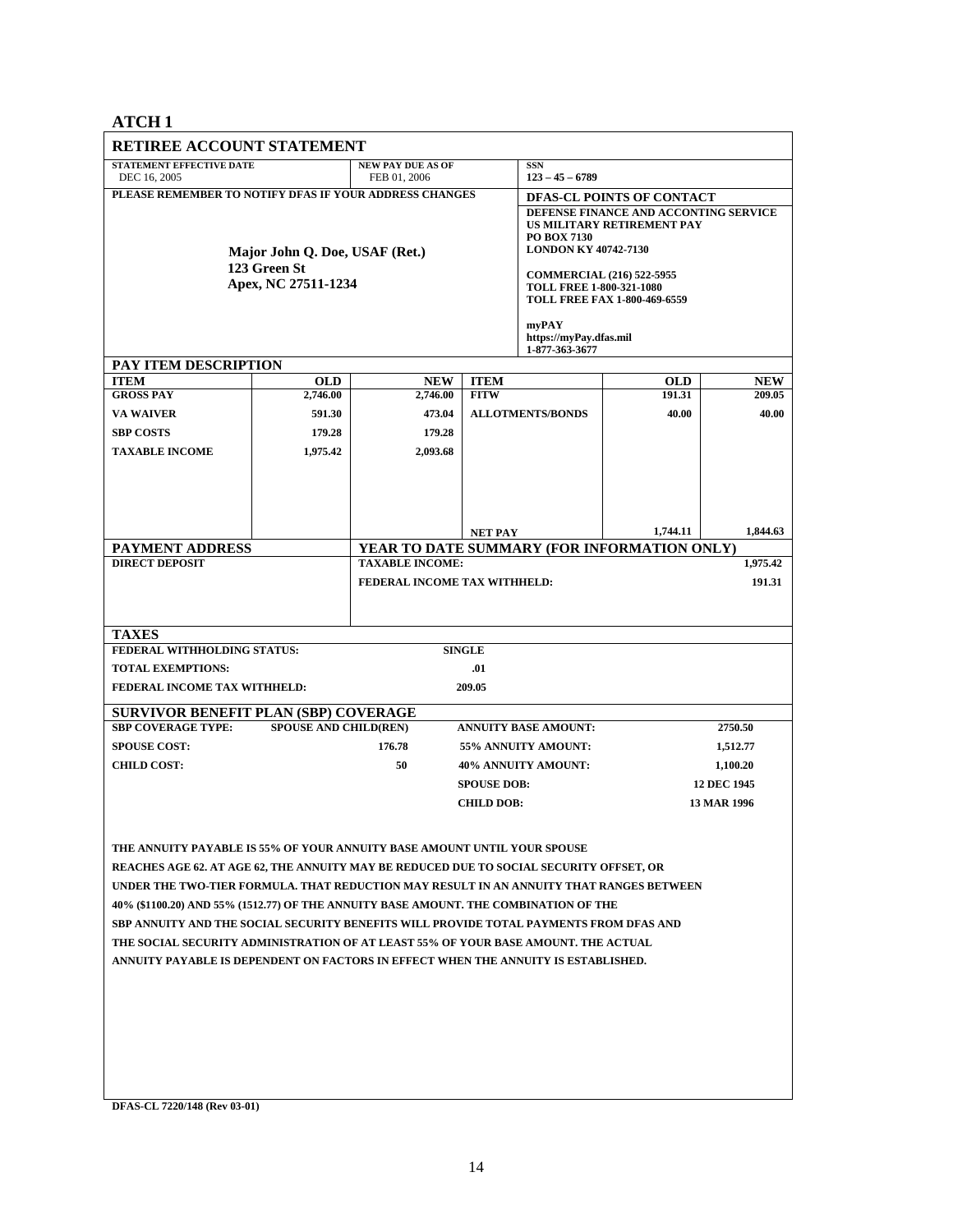| RETIRED SERVICEMAN FAMILY PROTECTION PLAN (RSFPP) COVERAGE                                                                                                 |
|------------------------------------------------------------------------------------------------------------------------------------------------------------|
| <b>RSFPP COVERAGE TYPE</b><br><b>ANNUITY PAYABLE</b><br><b>RSFPP COST</b>                                                                                  |
|                                                                                                                                                            |
|                                                                                                                                                            |
|                                                                                                                                                            |
|                                                                                                                                                            |
| <b>ALLOTMENTS AND BONDS</b>                                                                                                                                |
| <b>ALLOTMENT TYPE</b><br><b>PAYEE</b><br><b>AMOUNT</b><br><b>BOND FACE VALUE</b><br><b>SERIES</b><br><b>DEDUCTION</b><br><b>INSURANCE</b><br>VGLI<br>40.00 |
|                                                                                                                                                            |
|                                                                                                                                                            |
|                                                                                                                                                            |
|                                                                                                                                                            |
| TAX LEVY DEDUCTIONS                                                                                                                                        |
| <b>DATE OF LEVY</b><br><b>MONTHLY AMOUNT</b><br><b>BALANCE</b>                                                                                             |
|                                                                                                                                                            |
|                                                                                                                                                            |
|                                                                                                                                                            |
|                                                                                                                                                            |
| <b>GARNISHMENT DEDUCTIONS</b>                                                                                                                              |
| <b>GARNISHMENT AMOUNT</b><br><b>PAYEE</b><br><b>COMPLETION DATE</b>                                                                                        |
|                                                                                                                                                            |
|                                                                                                                                                            |
|                                                                                                                                                            |
|                                                                                                                                                            |
| FORMER SPOUSE PROTECTION ACT DEDUCTIONS                                                                                                                    |
| <b>PAYEE</b><br><b>AMOUNT</b>                                                                                                                              |
|                                                                                                                                                            |
|                                                                                                                                                            |
|                                                                                                                                                            |
|                                                                                                                                                            |
| <b>MISCELLANEOUS DEBTS</b>                                                                                                                                 |
| <b>DEBT TYPE</b><br><b>MONTHLY DEDUCTION</b><br>PRINCIPAL AMOUNT<br><b>INTEREST AMOUNT</b><br><b>ACCUMULATED INTEREST</b><br><b>DEBT BALANCE</b>           |
|                                                                                                                                                            |
|                                                                                                                                                            |
|                                                                                                                                                            |
|                                                                                                                                                            |
|                                                                                                                                                            |
| ARREARS OF PAY BENEFICIARY INFORMATION                                                                                                                     |
| YOU HAVE ELECTED ORDER OF PRECEDENCE THE FOLLOWING BENEFICIARIES ARE ON RECORD:                                                                            |
| <b>NAME</b><br><b>SHARE</b><br><b>RELATIONSHIP</b><br><b>JANE P. DOE</b><br>.00.<br><b>WIFE</b>                                                            |
|                                                                                                                                                            |
|                                                                                                                                                            |
|                                                                                                                                                            |
|                                                                                                                                                            |
|                                                                                                                                                            |
| <b>MESSAGE SECTION</b>                                                                                                                                     |
| BASED ON INFORMATION RECEIVED FROM THE VA, YOUR CRDP AMOUNT IS \$283.96.<br>$\pm \pm \pm$                                                                  |
|                                                                                                                                                            |
|                                                                                                                                                            |
|                                                                                                                                                            |
|                                                                                                                                                            |
|                                                                                                                                                            |
|                                                                                                                                                            |
|                                                                                                                                                            |
|                                                                                                                                                            |

**DFAS-CL 7220/148 (Rev 03-01)**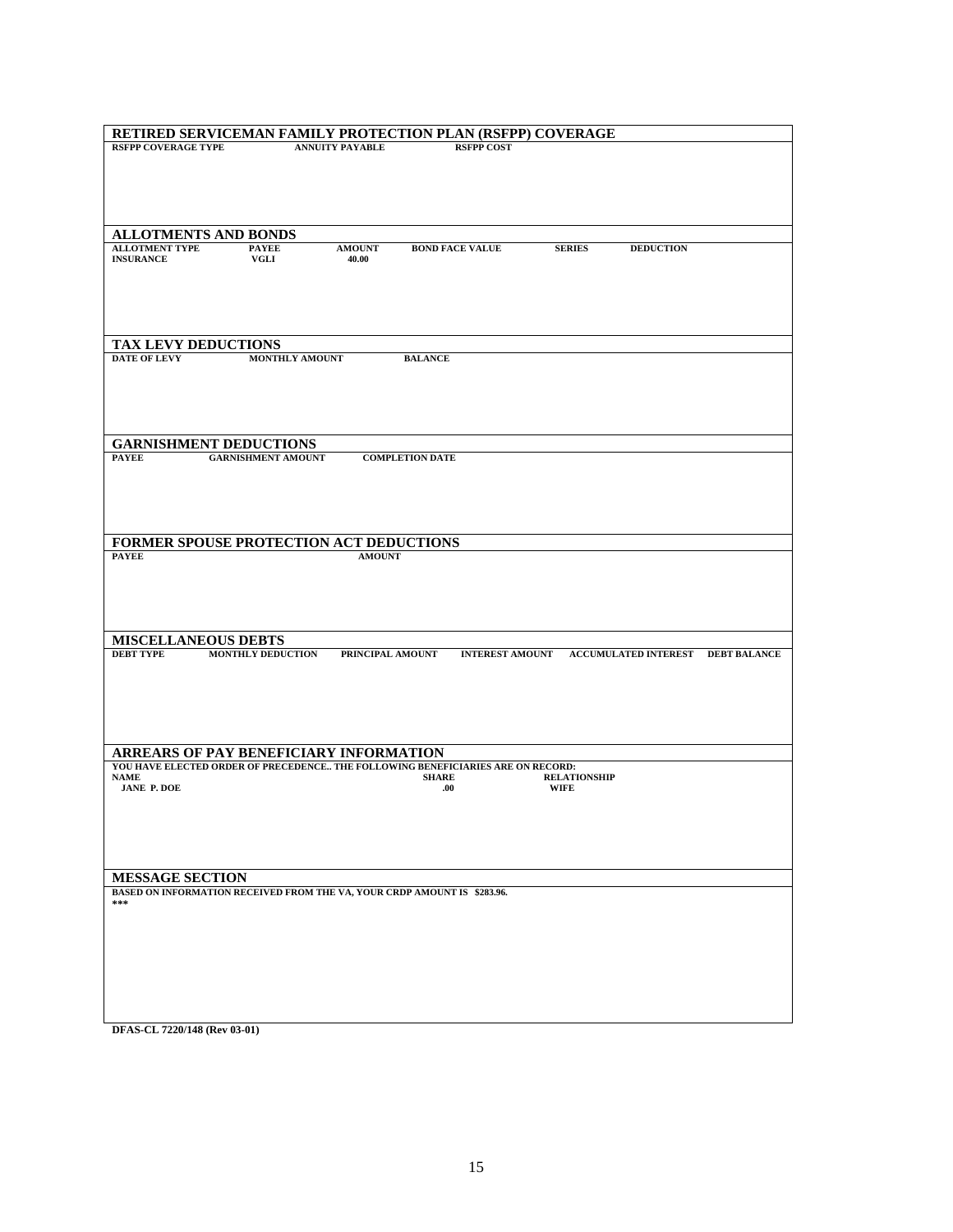# **ATCH 2**



# **DEFENSE FINANCE AND ACCOUNTING SERVICE**  CLEVELAND CENTER P. O. BOX 7130 LONDON, KY 40741-7130

This letter is in response to your request for information from the retired pay account of the member listed below.

MAJ John Q. Doe, USAF (Retired) Social Security Number 123-45-6789

| Payment Year                    | 2006         |              |                  |                  |                  |                  |                  |                  |                  |                  |              |                  |
|---------------------------------|--------------|--------------|------------------|------------------|------------------|------------------|------------------|------------------|------------------|------------------|--------------|------------------|
| Payment Date                    | $1-Jan$      | 1-Feb        | 1-Mar            | $1-Apr$          | 1-May            | 1-June           | $1-Jul$          | $1-Aug$          | $1-Sep$          | $1$ -Oct         | $1-Nov$      | 1-Dec            |
| <b>Gross Pay</b>                | \$0.00       | \$0.00       | \$0.00           | \$0.00           | \$2,593.00       | \$2,593.00       | \$2,593.00       | \$2,593.00       | \$2,593.00       | \$2,593.00       | \$2,593.00   | \$2,593.00       |
| Misc. Credit                    | \$0.00       | \$0.00       | \$0.00           | \$0.00           | \$0.00           | \$0.00           | \$0.00           | \$0.00           | \$0.00           | \$0.00           | \$0.00       | \$0.00           |
| FCE/DC<br>Deduction             |              |              |                  |                  |                  |                  |                  |                  |                  |                  |              |                  |
| FCE Pay Cap                     |              |              |                  |                  |                  |                  |                  |                  |                  |                  |              |                  |
| VA Waiver                       | \$0.00       | \$0.00       | \$0.00           | \$0.00           | \$0.00           | \$0.00           | \$0.00           | \$0.00           | \$0.00           | \$0.00           | \$0.00       | \$83.00          |
| Taxable<br>Income               | \$0.00       | \$0.00       | \$0.00           | \$0.00           | \$2,415.37       | \$2,415.37       | \$2,415.37       | \$2,415.37       | \$2,415.37       | \$2,415.37       | \$2,415.37   | \$2,332.37       |
| <b>FITW</b>                     | \$0.00       | \$0.00       | \$0.00           | \$0.00           | \$201.05         | \$201.05         | \$201.05         | \$201.05         | \$201.05         | \$201.05         | \$201.05     | \$188.60         |
| Add'l FITW                      | \$0.00       | \$0.00       | \$0.00           | \$0.00           | \$0.00           | \$0.00           | \$0.00           | \$0.00           | \$0.00           | \$0.00           | \$0.00       | \$0.00           |
| <b>SITW</b>                     | \$0.00       | \$0.00       | \$0.00           | \$0.00           | \$0.00           | \$0.00           | \$0.00           | \$0.00           | \$0.00           | \$0.00           | \$0.00       | \$0.00           |
|                                 |              |              |                  |                  |                  |                  |                  |                  |                  |                  |              |                  |
| Witholding<br><b>Stats</b>      | $\mathbf{0}$ | $\mathbf{0}$ | $\boldsymbol{0}$ | $\boldsymbol{0}$ | $\boldsymbol{0}$ | $\boldsymbol{0}$ | $\boldsymbol{0}$ | $\boldsymbol{0}$ | $\boldsymbol{0}$ | $\boldsymbol{0}$ | $\mathbf{0}$ | $\boldsymbol{0}$ |
| Allotments                      | \$0.00       | \$0.00       | \$0.00           | \$0.00           | \$1,600.00       | \$1,600.00       | \$,600.00        | \$1,600.00       | \$1,600.00       | \$1,600.00       | \$1,600.00   | \$1,600.00       |
| <b>SBP</b>                      | \$0.00       | \$0.00       | \$0.00           | \$0.00           | \$177.63         | \$177.63         | \$177.63         | \$177.63         | \$177.63         | \$177.63         | \$177.63     | \$177.63         |
| <b>RSFPP</b>                    | \$0.00       | \$0.00       | \$0.00           | \$0.00           | \$0.00           | \$0.00           | \$0.00           | \$0.00           | \$0.00           | \$0.00           | \$0.00       | \$0.00           |
| Tax Levy                        | \$0.00       | \$0.00       | \$0.00           | \$0.00           | \$0.00           | \$0.00           | \$0.00           | \$0.00           | \$0.00           | \$0.00           | \$0.00       | \$0.00           |
| Garnishment                     | \$0.00       | \$0.00       | \$0.00           | \$0.00           | \$0.00           | \$0.00           | \$0.00           | \$0.00           | \$0.00           | \$0.00           | \$0.00       | \$0.00           |
| Former<br>Spouse                | \$0.00       | \$0.00       | \$0.00           | \$0.00           | \$0.00           | \$0.00           | \$0.00           | \$0.00           | \$0.00           | \$0.00           | \$0.00       | \$0.00           |
| Misc.<br>Deduction              | \$0.00       | \$0.00       | \$0.00           | \$0.00           | \$0.00           | \$0.00           | \$0.00           | \$0.00           | \$0.00           | \$600.00         | \$600.00     | \$100.00         |
| <b>Retired Pay</b><br>Deduction | \$0.00       | 0.00         | 0.00             | 0.00             | 0.00             | 0.00             | 0.00             | 0.00             | 0.00             | 0.00             | 0.00         | 0.00             |

Comments: \_\_\_\_\_\_\_\_\_\_\_\_\_\_\_\_\_\_\_\_\_\_\_\_\_\_\_\_\_\_\_\_\_\_\_\_\_\_\_\_\_\_\_\_\_\_\_\_\_\_\_\_\_\_\_\_\_\_\_\_\_\_\_\_\_\_\_\_\_\_\_\_\_\_\_\_\_\_\_\_\_\_\_\_\_\_\_\_\_\_\_\_\_\_\_\_\_\_\_\_

Sincerely,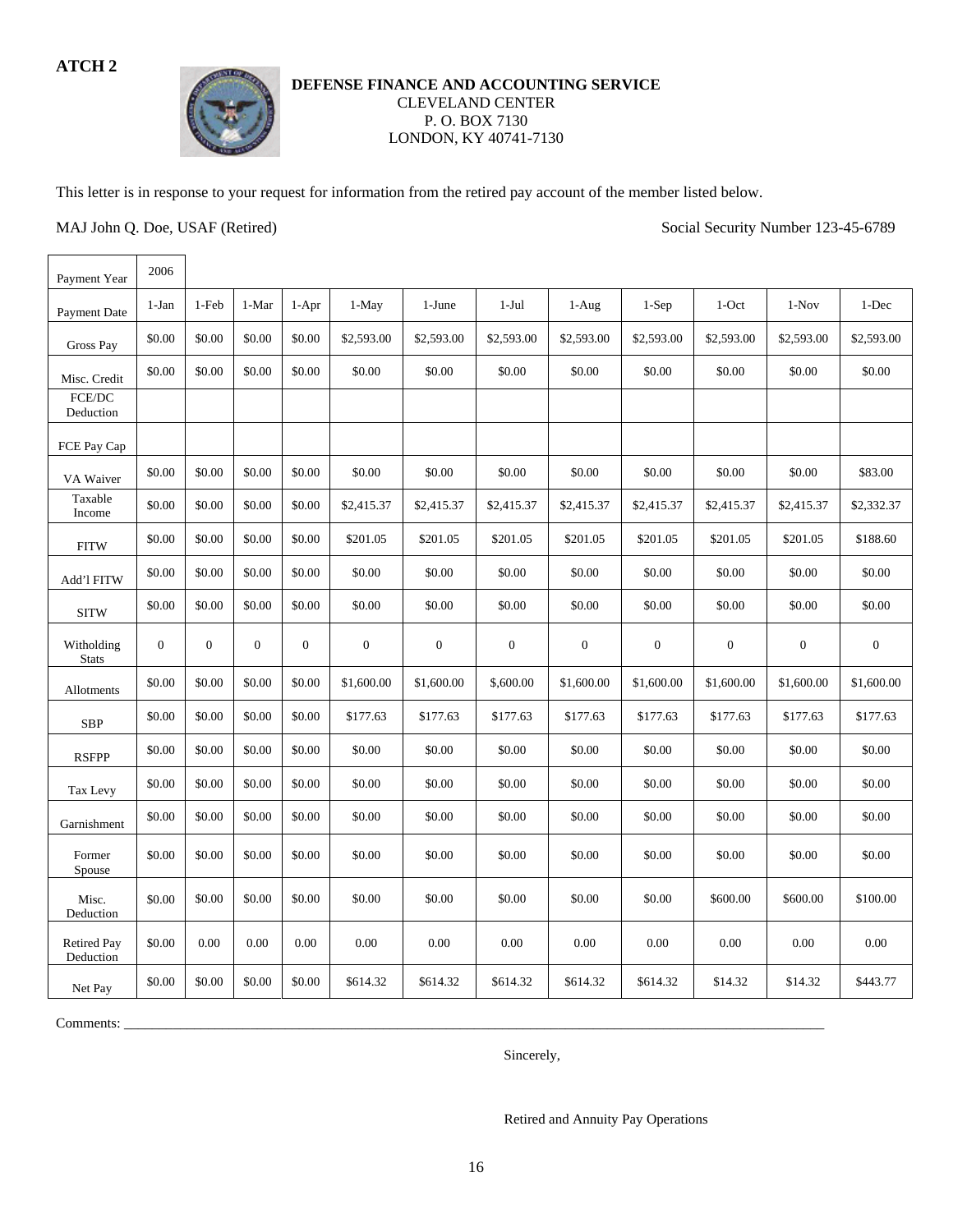

 **DEFENSE FINANCE AND ACCOUNTING SERVICE** 

1240 East Ninth Street Cleveland, Ohio 44199

(DFAS-DCC/CL) November 20, 2013

Lucinda Lopez, Esquire Lopez and Pasquale, LLP 123 Green Street Apex, NC 27566

Dear Ms. Lopez:

 This letter acknowledges the request made by your client, Mary P. Doe, under the Routine Use published in the Federal Register for a calculation of her payment under the Uniformed Services Former Spouse's Protection Act from the military retired pay account of MSG John Q. Doe, USAF (Retired).

The monthly Former Spouse payment is calculated as follows:

| Gross Pay          | \$1,838.00   |
|--------------------|--------------|
| Less VA Waiver     | -673.92      |
| Disposable Pay     | \$1,164.08   |
| Award              | x 43%        |
| Former Spouse Pmt: | 500.55<br>S. |

 These documents contain Personal Data covered by the Privacy Act of 1974. Please ensure this information is protected from unauthorized access and/or disclosure.

If I can be of further assistance, you may contact me at the above address.

Sincerely,

 Mickey L. Brown Freedom of Information Act/Privacy Act Office of Corporate Communications and Legislative Liaison